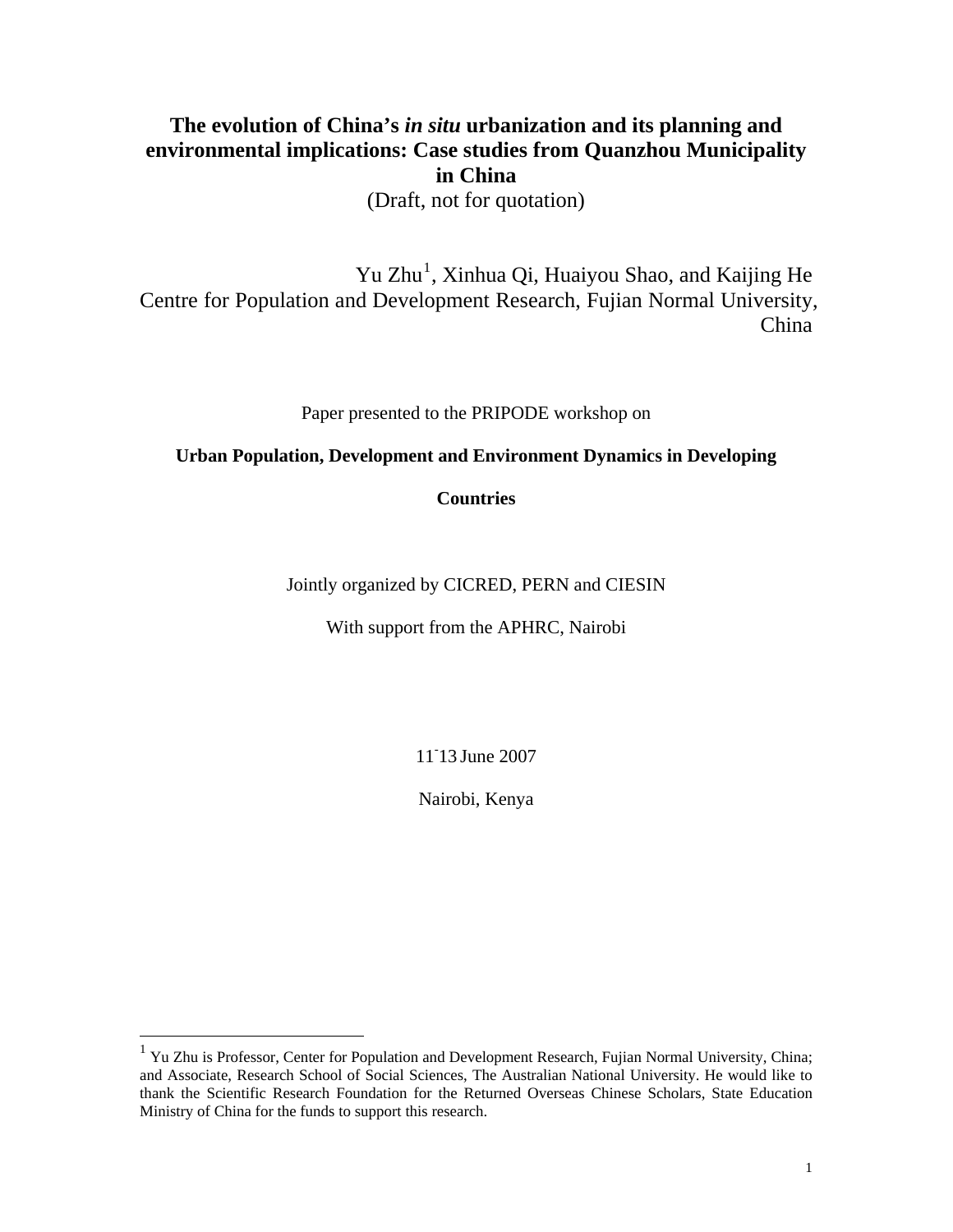#### **Contact details:**

## **Prof. Yu Zhu Center for Population and Development Research C/O School of Geography, Fujian Normal University, Fuzhou, Fujian Province 350007 P. R. China**  Tel: +86-591-83454691-8308 (O) +86-591-83440547 (H) **Fax: +86-591-83442840 (O) E-mail: zhu300@pub6.fz.fj.cn**

#### **Introduction**

The emergence and development of *in situ* urbanization has been one of the major characteristics of China's urbanization process since the 1980s. Different from the conventional city-based urbanization process dominated by rural-urban migration, *in situ* urbanization is a phenomenon where rural settlements and their populations transform themselves into urban or quasi-urban ones without much geographical relocation of the residents. It has brought tremendous structural and physical changes to vast rural areas, leading to increasingly blurred distinction between urban and rural settlements in China, especially in the densely populated coastal areas; and greatly promoted the emergence and development of some 20,000 small towns in China, concerning more than 100 million employees engaged in rural non-agricultural activities and their family members.

This urbanization pattern has important implications for population, development and environment (PDE) dynamics and related policy making. On the one hand, this offers an alternative to the conventional urbanization models dominated by rural-urban migration and the growth of large cities, benefiting economically a large number of rural population often neglected in the development processes, and diverting many potential rural-urban migrants who would otherwise contribute to the growth of slum areas commonly seen in large cities of developing countries; on the other hand, it is often regarded as lacking the benefits of agglomeration economy of large cities, and has serious negative effects on the environment, although whether such negative effects are more serious than those seen in mega-cities of developing countries is not clear due to the lack of comparative studies. These implications raise a series of further questions, namely whether such a urbanization pattern is only a short-lived phenomenon caused by China's planned economy in the past and its legacy, or a long-lasting and inevitable trend of settlement evolution; whether it is sustainable in both economic and environmental terms; and whether and how it can be incorporated in urban and rural planning if it is inevitable in China's urbanization process. These issues have not been well addressed so far, due to the conventional rural-urban dichotomous approaches in settlement definitions and corresponding data collection processes, as well as in conventional urban and rural planning theories and practices.

Based on case studies from Fujian Province (Figure 1), especially its Quanzhou Municipality where *in situ* urbanization is well developed, this paper tries to tackle the above issues, and demonstrate the important planning and environmental implications of *in situ* urbanization in China. It is hoped that such a study will also contribute to a better understanding of settlement evolution in today's developing countries, which is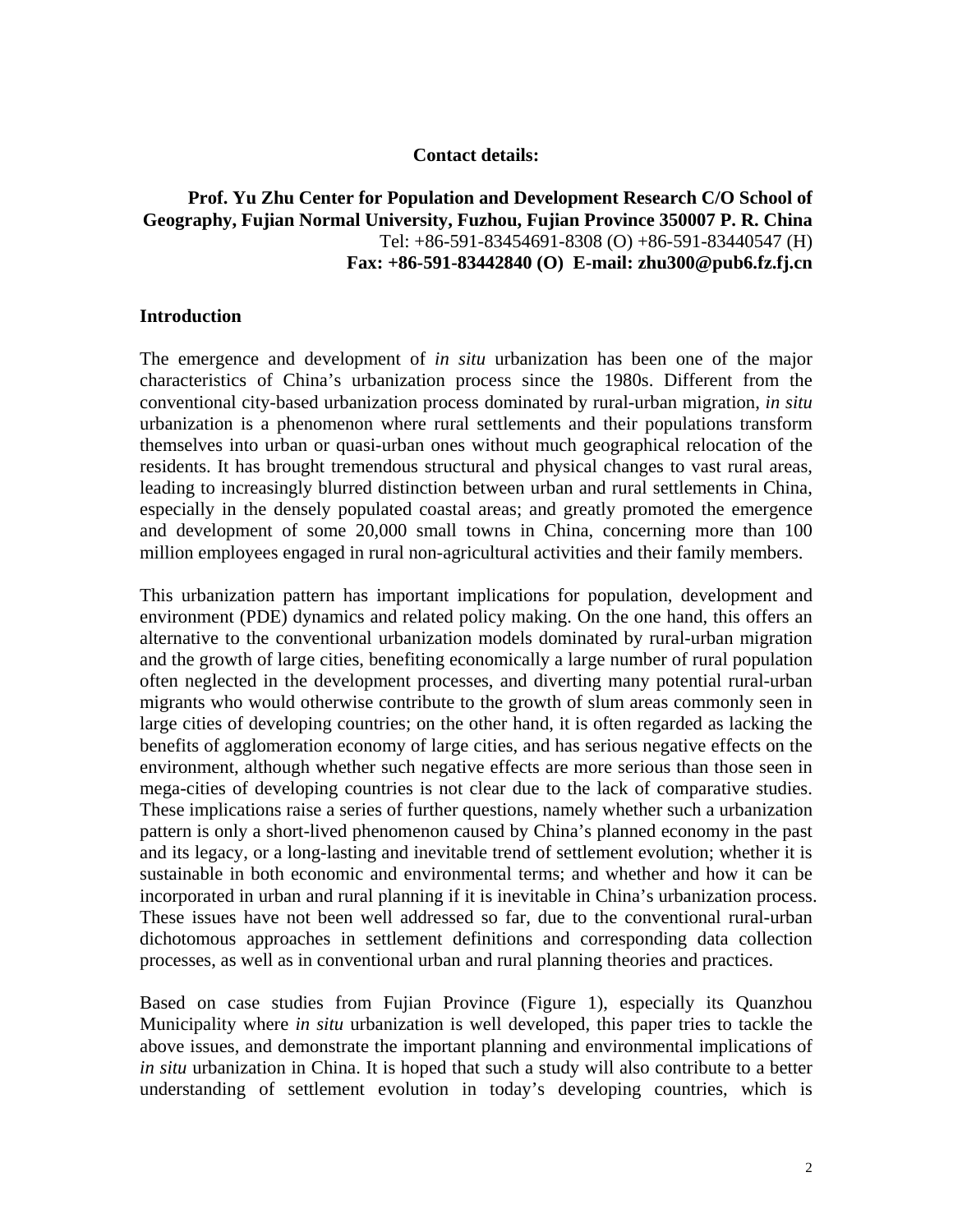remarkably different from that in the past of developed countries and has important implications for PDE dynamics.



**Figure 1 The location of Fujian Province and its municipalities and selected cities** 

Source: Zhu, 2004: 217

 $\overline{a}$ 

## **The status of** *in situ* **urbanization in China's urbanization process: the case of Fujian Province and its Quanzhou city-region**

Examining socioeconomic development of Fujian Province since the early 1980s, one of the noticeable facts is the fast development of Quanzhou and its rising position among the province's nine city-regions<sup>[2](#page-2-0)</sup>. In the earlier 1980s when the reform in China just began, the total GDP of Quanzhou ranked the second last among the nine city-regions, and its share of the agricultural sector in employment stood at 71.9 per cent according to the

<span id="page-2-0"></span> $<sup>2</sup>$  Here the city-regions refer to 8 prefecture-level municipalities and 1 prefecture in Fujian Province, each of which is</sup> composed of one main city and several counties and county-level municipalities.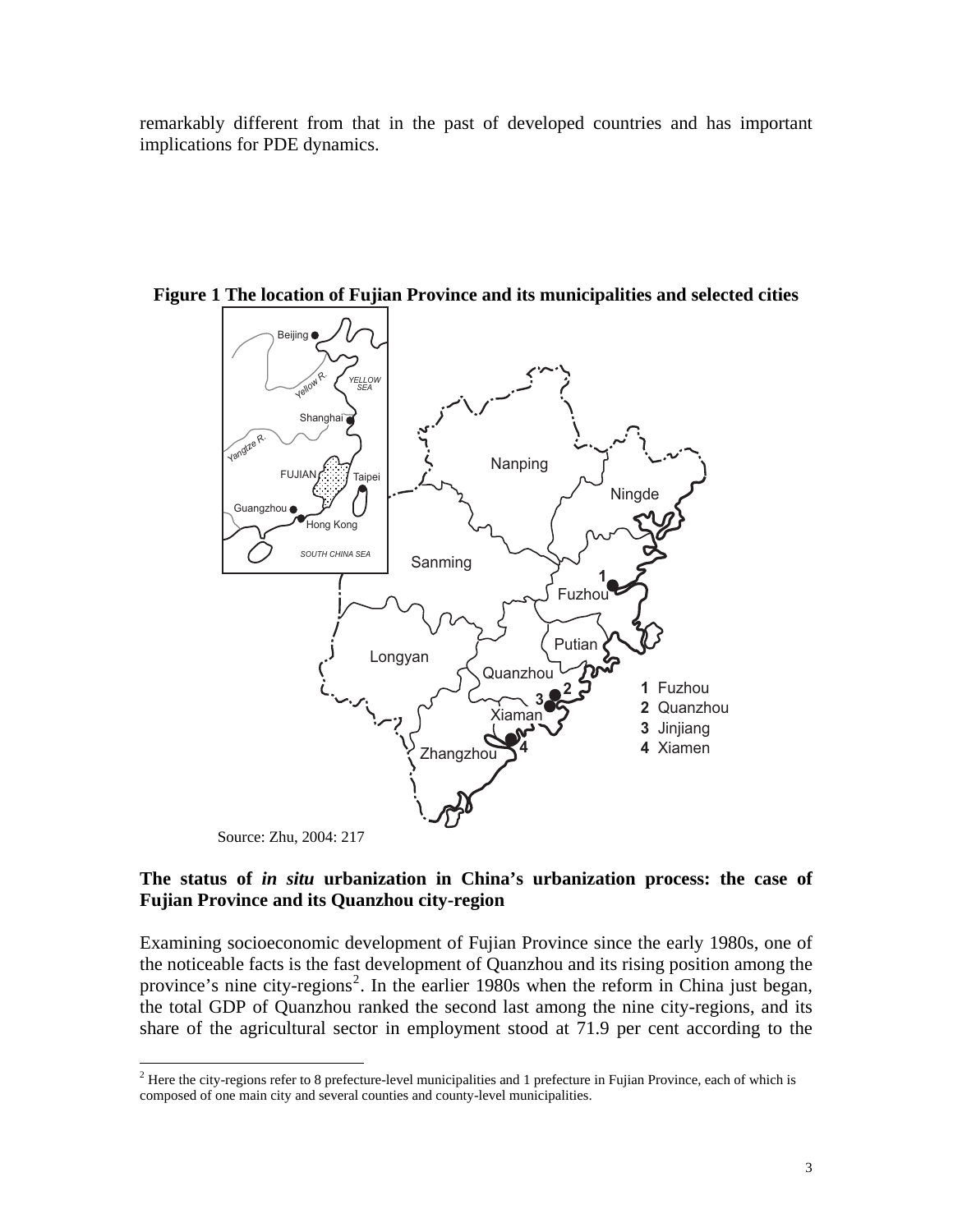1982 census. However since then, Quanzhou's economic development has been the fastest among the nine city-regions. By the end of 1993, Quanzhou's GDP ranked on the top of the 9 city-regions for the fist time, and has remained the No.1 economic powerhouse in Fujian Province since then. In 2000 census, Quanzhou's share of nonagricultural sectors in employment was 67.4 per cent, far above the provincial average of 52.2 per cent. This suggests that in less than 20 years, most of Quanzhou's rural residents have completed the transfer from the agricultural to non-agricultural sectors. The economic development in Quanzhou has not only created employment opportunities for a large number of local rural residents, but attracted a massive influx of migrant worker from inland China, diverting a great number of people who would otherwise have migrated to other major cities in China.

However, contrasting to its top ranking position in terms of economic development and strength, Quanzhou's urbanization level measure by the conventional criteria is still quite low. According to the figure from the 2000 census, only 38.9 per cent of Quanzhou's population lived in cities and towns, lower than the provincial average of 42.2 per cent. The case of Jinjiang in this region is even more striking. In this place, the share of nonagricultural employment was as high as 89.9 per cent in the 2000 census; however its proportion of urban population measured by the official definition was only 32.5 per cent.

Such strong contrast between low level of urbanization and high proportion of nonagricultural employment has been closely related to the fact that rather than moving to existing cities, especially large ones, most of Quanzhou's rural residents have been absorbed by township and village enterprises  $(TVEs<sup>3</sup>)$  $(TVEs<sup>3</sup>)$  $(TVEs<sup>3</sup>)$  located at the bottom levels of the settlement hierarchy, i.e designated small towns, market towns, and villages. These TVEs have been the most important driving forces for Quanzhou's socioeconomic development since the reform era, offering local rural residents many opportunities of *in situ* development instead of moving to existing cities, especially mega-cities, as commonly seen in many other developing countries.

Quanzhou is not the only place with well-developed TVEs absorbing a large number of rural residents into local non-agricultural activities. In the coastal areas of Fujian Province, similar transformation is also well developed, although to a lesser extent (Zhu, 2002; 2004). This is reflected in Figure 2 showing the distribution of N/U values of county-level administrative units in Fujian Province, where N stands for the share of employment in non-agricultural sectors, and U stands for urban proportion of the total population, and the higher the N/U value is, the stronger the contrast between high proportion of non-agricultural employment and low level of urbanization. As can be seen in Figure 2, the areas with such a strong contrast in Fujian are widespread. Such transformation has brought many urban elements to the previous rural areas, greatly affecting the urbanization process of the regions concerned, and occupies an important position in China's overall urbanization process.

 $\overline{a}$ 

<span id="page-3-0"></span><sup>&</sup>lt;sup>3</sup> According to the Township and Village Enterprise Act of the People's Republic of China, TVEs are those enterprises located in townships and towns (including villages under their jurisdiction), with investment mainly from rural collective economic organizations or farmers and the obligation of supporting agriculture (Tang and Kong, 2000:4) For detailed examination of TVE's role in *in situ* urbanization see Zhu (1999; 2000; 2002; 2004).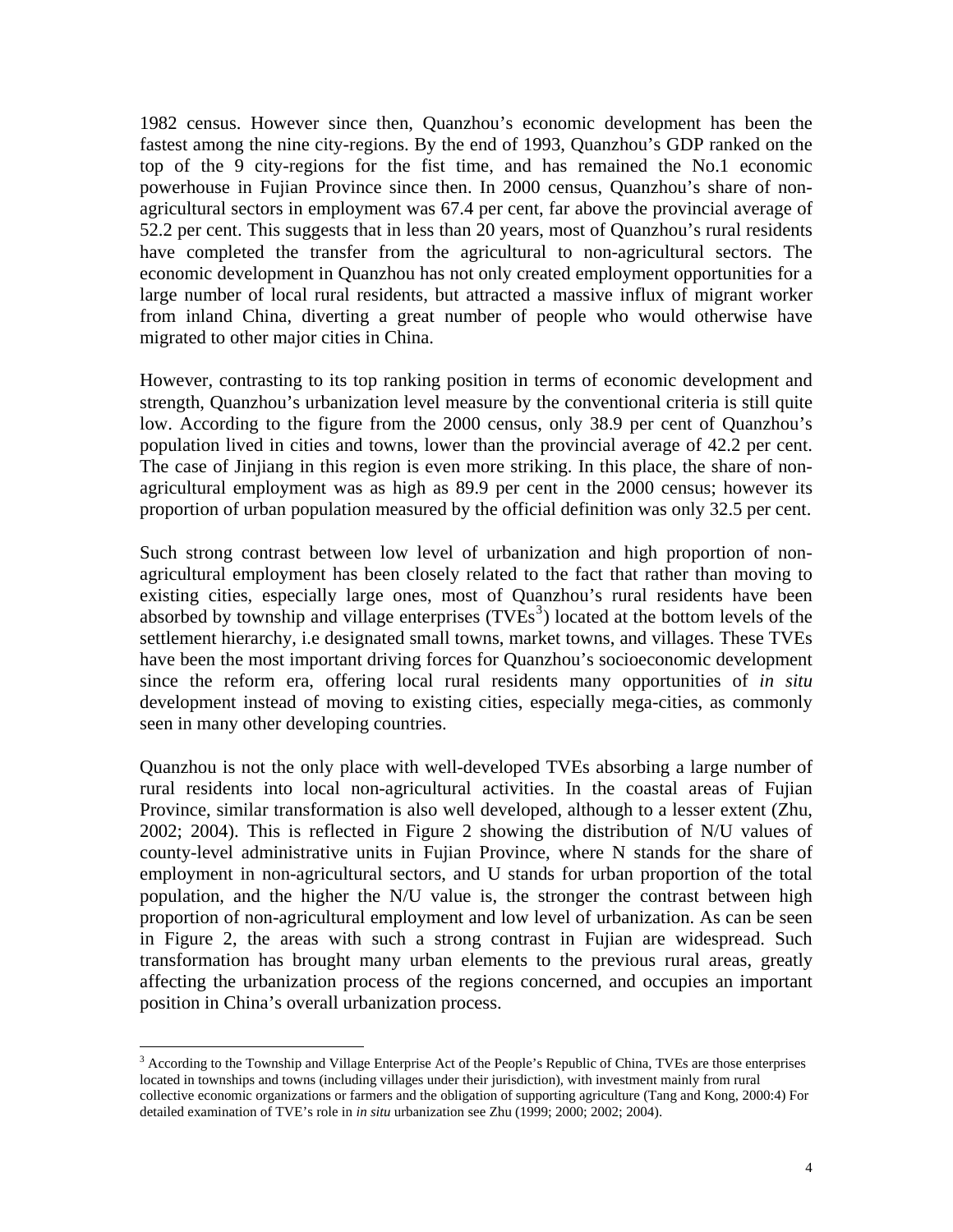

**Figure 2 The N/U value of Fujian's county-level administrative units, 2000 census** 

Source: based on 2000 census data.

The important status of the above transformation in China's urbanization process is far from being fully recognized, as have been shown in the case of Quanzhou. In fact, a wellknown description in the literature about China's rural transformation since the reform era has been 'industrialization without urbanization' (Ma and Lin, 1993), implying that the transformation as that in Quanzhou has not contributed to China's urbanization process. To some others, this even violates what is termed 'world rules of urbanization', and is abnormal (Liao, 1995; Zhao, 2002). From the perspective based on conventional urban definitions and statistics concerning mainly the final results of the rural-urban transformation usually achieved by rural-urban administrative changes, such understanding of the above rural-urban transformation seems well justified.

However, closer examination of the above transformation process suggests that the above understanding neglects the accumulation of urban elements in the transformation process from rural to urban before the official urban criteria are reached. This accumulation process may not be significant for the conventional urbanization patterns dominated by rural-urban migration; however it is getting increasingly important when the unconventional rural-urban transformation is so widespread as just demonstrated. Furthermore, the conventional rural-urban definitions usually takes a dichotomous approach, neglecting the fact that rural-urban distinction is now increasingly blurred, and the emergence and development of quasi-urban populations and areas are important part of the urbanization process. Therefore in the following we will examine the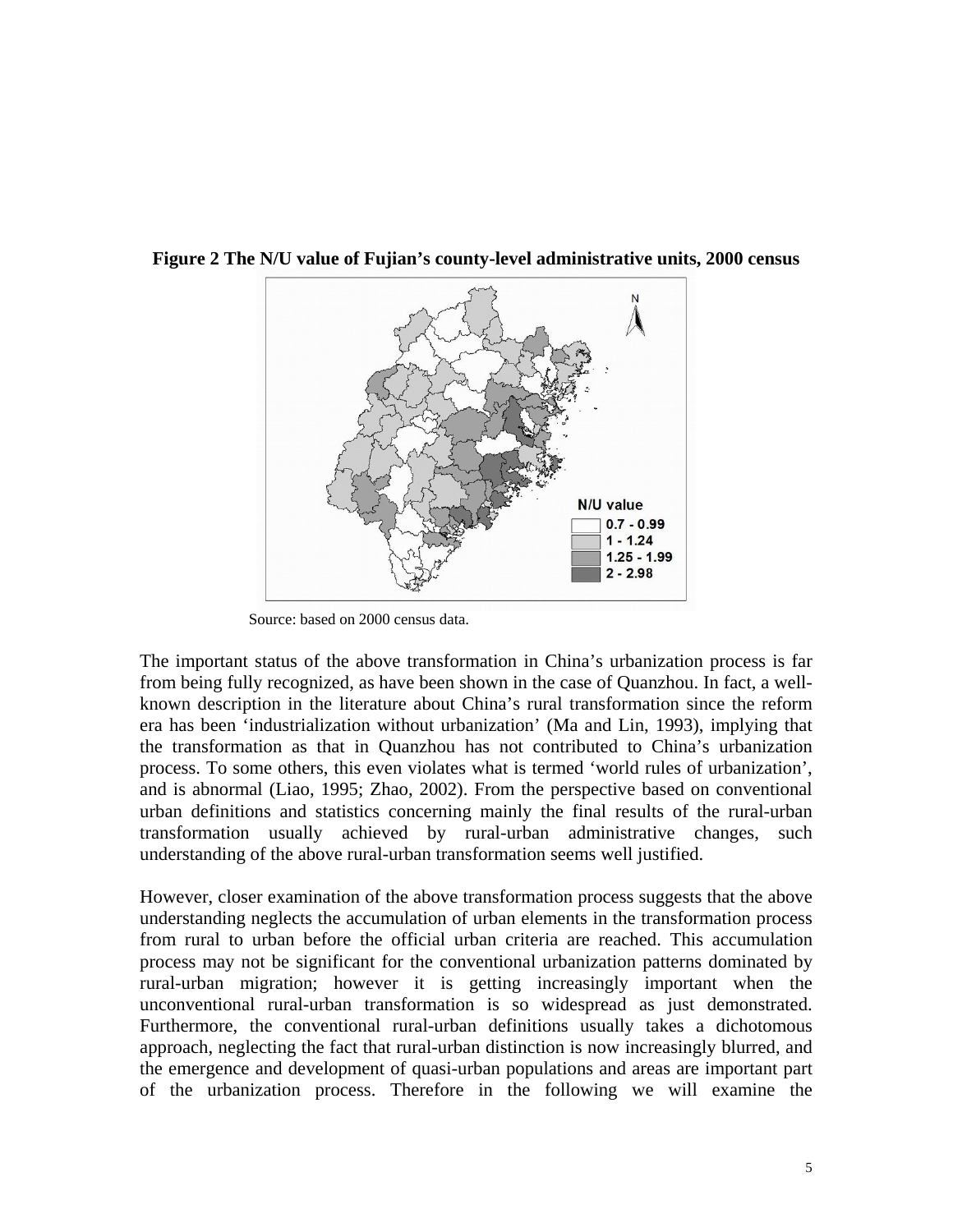transformation process in Fujian Province, especially its Quanzhou city-region, from a non-conventional perspective, so that the important role of *in situ* urbanization in China's urbanization process can be fully recognized.

# *The accumulation of urban elements in the process of in situ rural-urban transformation*

As Champion and Hugo (2004: 9) points out, 'the fundamental distinction between urban and rural places is normally in terms of continuously builtup area, population density, and the economic and political functions carried out in those areas'. The transformation in economic and employment structure in Quanzhou examined earlier has obviously contributed to more urban economic functions in the regions concerned, and even political functions as a result of the emergence of an increasing number of newly designated cities and towns (Zhu, 1998; 2002). Furthermore, such transformation is not the full story, as has often been perceived; In fact, it has also heavily involved the accumulation of urban elements in the other two dimensions of urban functions, i.e high population density and the development of continuously builtup area.

The urban elements in terms of population size and density have already existed in the coastal areas of Fujian Province well before the above mentioned economic and employment transformation (Zhu, 1999). As a result of fast population growth since the 1950s, villages with a population of 2,000 persons were common in the coastal areas of Fujian Province, and the even bigger *Piancun*, i.e. incorporated villages formed through the expansion and connection to each other of these villages, had long been observed before the 1980s (Chen and Huang, 1991; Zhu, 1999). As a result, rural settlements with the population size and density of an urban or quasi-urban place are not unusual in these areas (Zhu, 2004). As can be seen from Figure 3, in this region several large areas have the population density higher than 400 persons per square kilometer. In fact, the population density of the 27 coastal counties and municipalities in the 2000 census was as high as 663 persons per square kilometer; in Jinjiang, it was even as high as 2,279 persons per square kilometer. This compares to the average population density of 1,000 people per square kilometer of the urbanized areas in USA in 1990 (U. S. Bureau of the Census, 1990, cited in Zhou and Shi, 1995), and 400 persons per square kilometer as the density criterion for identifying urban territory proposed in the US (Lang, 1986). Therefore, although many settlements in these areas are still regarded as rural, in a way they have already accumulated urban element in terms of population size and density, and this geo-demographic characteristic of the region is an important basis for *in situ* urbanization, reducing one of the fundamental distinction between urban and rural in the coastal area of Fujian Province. This can be said about the coastal area of China as a whole to a large extent, as a preliminary estimate suggests that the rural population density of China's coastal zone has also reached the threshold of 400 persons per square kilometer (McGranahan, Marcotullio et al., 2005).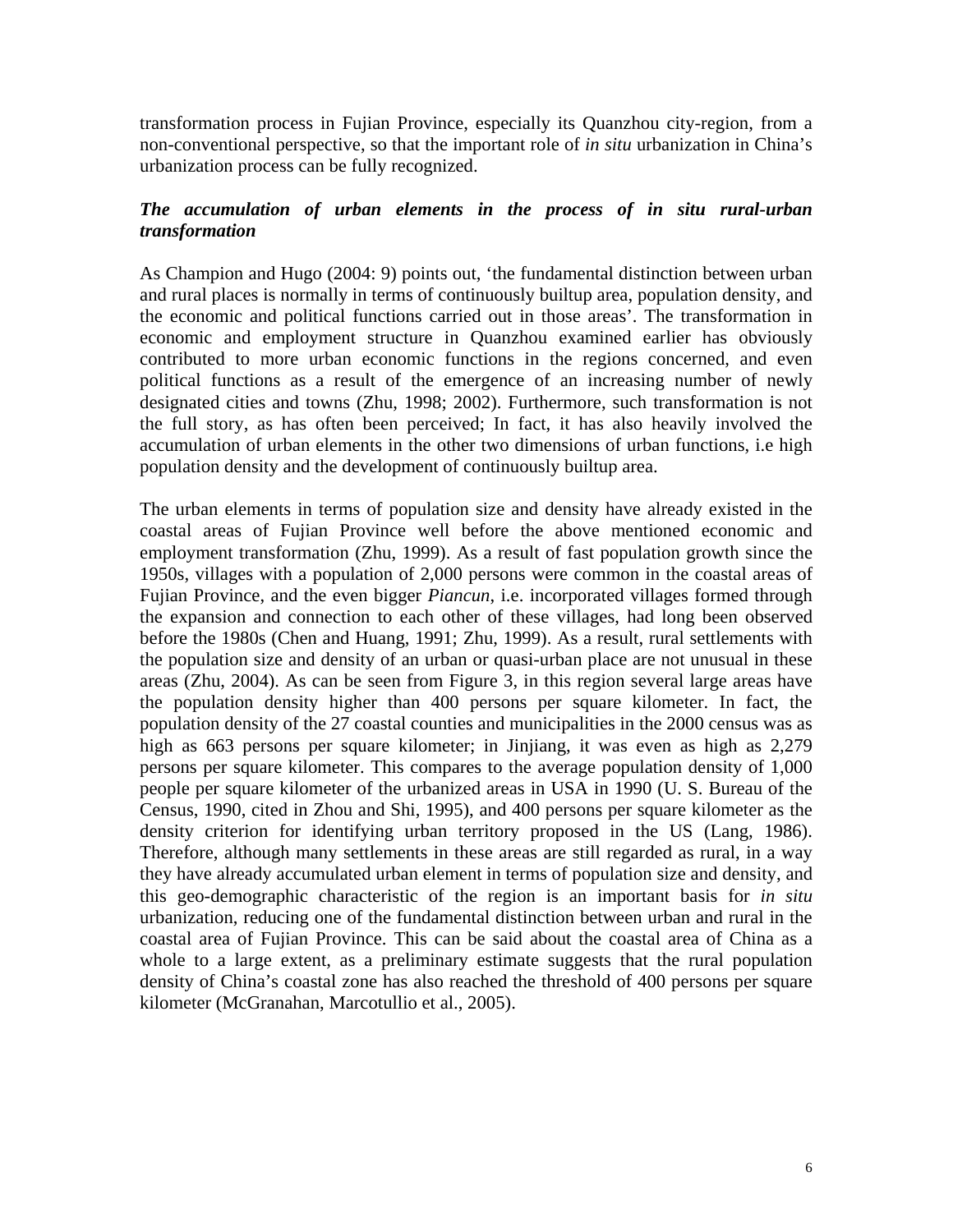

**Figure 3 Population density of Fujian Province** 

Source: based on the 2000 census data.

So far the importance of such high population density areas to China's urbanization process has not been paid enough attention, largely because of the perception that the area with high population densities in the coastal region is only a small proportion of China's land area. Indeed, the area of the above coastal region in Fujian only accounts for 25 per cent of the total area of Fujian Province. However, few have noticed that although small in area, the coastal region in both Fujian and China as a whole is the main concentration of the respective population. In the case of the 27 coastal counties and municipalities of Fujian Province, their population accounts for 56 per cent of the total population in Fujian Province, suggesting that *in situ* rural-urban transformation in this area will greatly affect the overall urbanization process in the province. In the case of China as a whole, Heilig's analysis (1997) shows that although the high population density ( of 354 persons per  $km^2$ ) area accounts for only 30 percent of the country's land area, its population is roughly one billion, more than 76 per cent of China's total population. Clearly, what happens in such high density areas is of critical importance for China as a whole.

The urban elements in terms of continuously built-up areas have also significantly increased in the above-mentioned rural-urban transformation. As I mentioned elsewhere, after the initial stage of dispersed development at the bottom hierarchy of the settlement, some TVEs have adopted more concentrated development pattern (Zhu, 2000). This affects the urbanization process in two ways. First, some TVEs in Fujian as well as in many other parts of China moved to investment zones, industrial zones, and development zones, some of which are part of the builtup areas of designated towns or their expansion. The inflow of foreign investment in the rural areas since the late 1980s has further enhanced this trend. TVE development and foreign investment have also created the demand and provided capital for the development of public facilities, infrastructure, and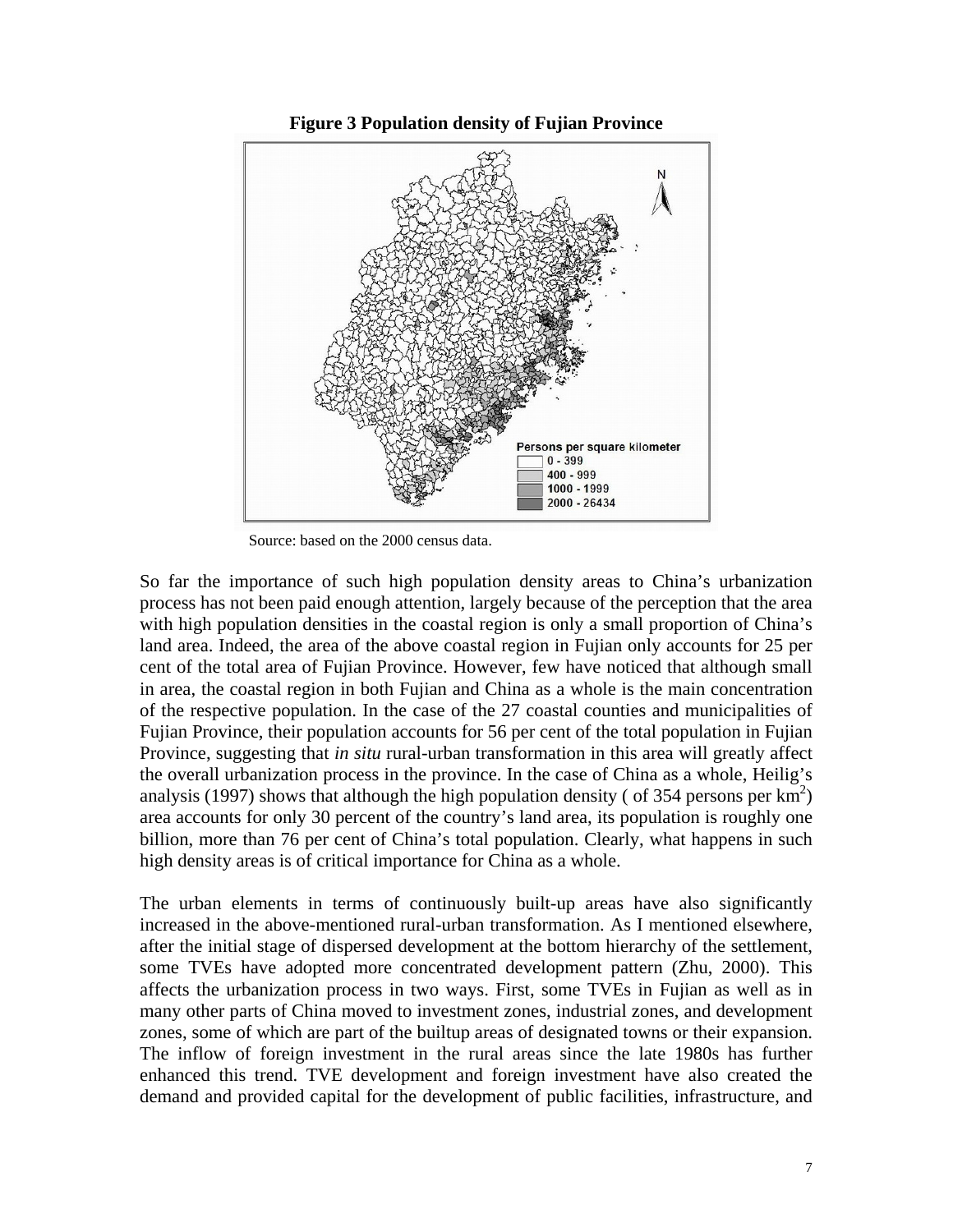service sectors (Zhu, 2004). All this has greatly contributed to the increase of urban element in terms of 'continuously builtup area' mentioned earlier, although these built-up areas are mostly located in small places. This has led to a further effect of *in situ*  urbanization, i.e. its contribution to the development of an urban system with an increasing share of the population of small urban centers, which overshadowed the growth of large cities. This is evidenced in Fujian by the fact that during the period of 1982 to 2000 censuses, the increase in the town population and the increase in the population of newly designated cities, which were transformed from towns, account for 44.2 per cent and 27.8 per cent respectively of the increase in the population of cities and towns, making small urban places dominant in Fujian's urban growth (Zhu, 2002). Clearly, from a process-oriented analytical perspective, *in situ* urbanization is not irrelevant to the urbanization process, even in the conventional senses; rather, the accumulation of urban elements in this process is an important factor shaping the overall urbanization process in China.

## *The emergence and development of quasi-urban areas and populations*

Examined from a non-conventional perspective, another important but neglected result of *in situ* rural-urban transformation in China has been the emergence and development of quasi-urban populations and areas. This is well evidenced by the delineation of zones in Quanzhou city-region based on two major criteria reflecting urban characteristics, i.e. the population density and the share of non-agricultural employment.

This analysis is based on the zonal approach used by Jones and his colleagues (Jones et al., 2000; Mamas et al., 2001) in their study on several Asian mega-urban regions. In their study they divided the mega-urban regions into three zones, i.e. a metropolitan core, an inner zone, and an outer zone. While the core is completely urban in nature, the inner zone has strong urban characteristics, and the outer zone is also heavily influenced by the urban core but with weaker urban characteristics. Taking this approach, in this paper we divide Quanzhou city-region into the following three zones using the following criteria, which are based on urban criteria used in the literature both from China and abroad (Lang, 1986; Zhou and Shi, 1995; Qadeer, 2004):

Urban core: contiguous areas surrounding the city center with the population density exceeding 5,000 persons per square kilometer;

Transitional zone with strong urban characteristics: contiguous areas outside the core with a population density exceeding 1,000 persons per square kilometer; or share of employment in agriculture less than 30 per cent;

Transitional zone with weaker urban characteristics: contiguous areas outside the above zones with a population density exceeding 400 persons per square kilometer, and share of employment in agriculture less than 60 per cent;

Rest of the city-region: contiguous areas outside the above zones still predominantly rural.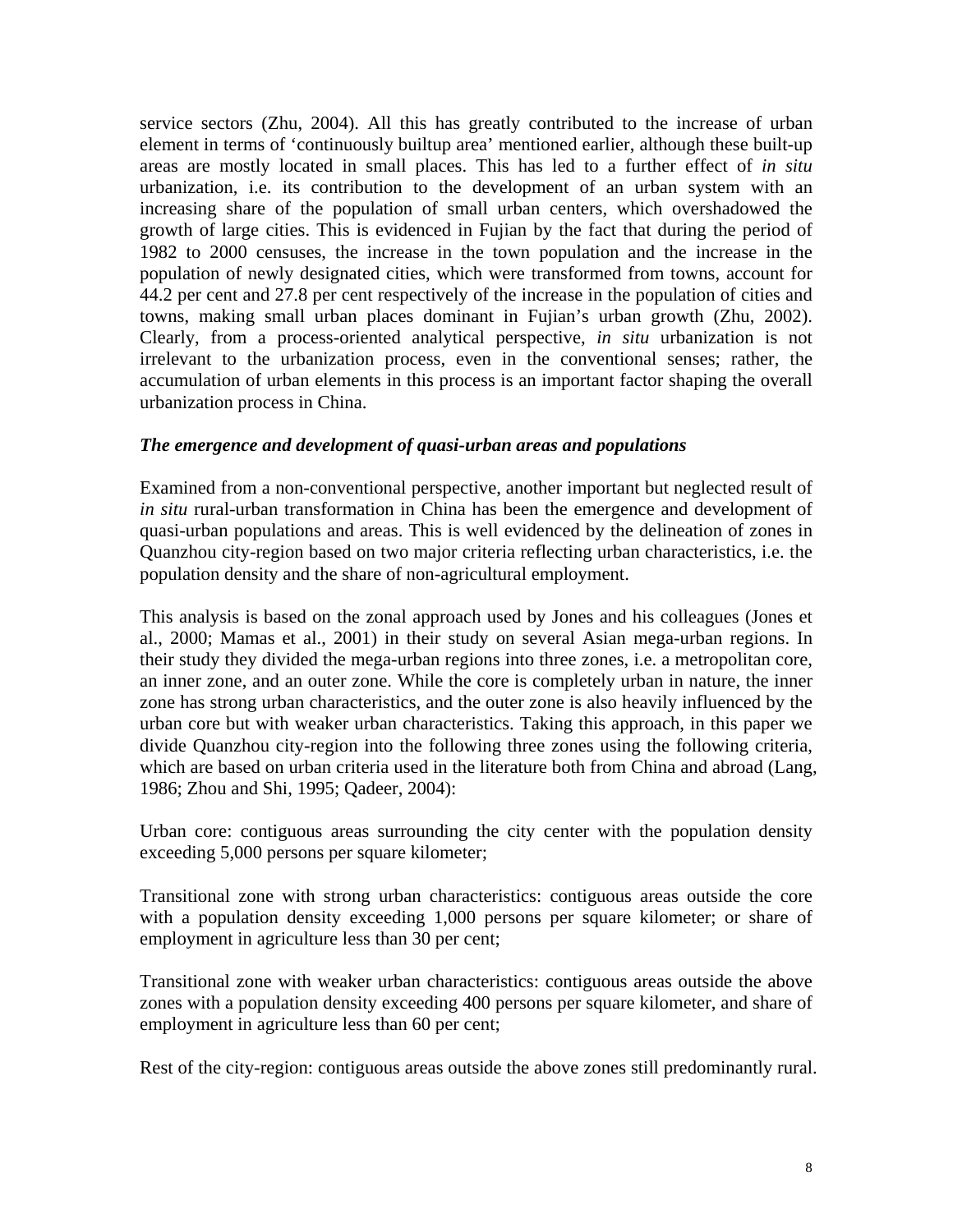The results of the delineation for Quanzhou city region are shown in Figure 4 and Table 1. One of the most important findings from the results is the widespread area of the two transitional urban to quasi-urban zones in the city region, and their high share of the region's population. The area of urban core accounts for only 0.7 per cent of the region's area. However, the area of the two transitional zones account for 19.1 and 16 per cent of the city-region's total area respectively, and the combined area of the two transitional zones and the urban core is 3,888 square kilometers, accounting for 35.8 per cent of the area of Quanzhou city-region. In terms of the population, the important position of the two transitional urban to quasi-urban zones is even more impressive. While the population of the urban core only accounts for 10.6 per cent of the total population, the population of the transitional zone with strong urban characteristics and the population of the transitional zone with weaker urban characteristics account for 50.4 and 15.2 per cent per cent of the city-region's total population respectively, and 5.55 million, or 65.6 per cent of the population of Quanzhou's city-region live in these two transitional zones and urban core. This is twice the urban population of 2.835 million in Quanzhou city-region measured by conventional urban statistics provided by the 2000 census, suggesting that apart from the urban population meeting the conventional urban criteria, there is a quasiurban population of the same size not covered by conventional statistics. Even stricter criteria are taken to exclude the transitional zone with weaker urban characteristics, the population of the urban core and the transitional zone with strong urban characteristics still stands at 4.445 million, 1.6 times the urban population measured by conventional urban statistics. These results clearly suggest that the conventional urban statistics only provide an incomplete picture about the urbanization process in Quanzhou, and suggest the important position of transitional urban or quasi-urban zones in Quanzhou's spatial planning. Similar situation exists in other coastal areas of Fujian Province, although to a lesser extent. Clearly, the evolution of these transitional urban to quasi-urban zones needs to be closely monitored, and new planning approach need to be developed to deal with this component of the urbanization process.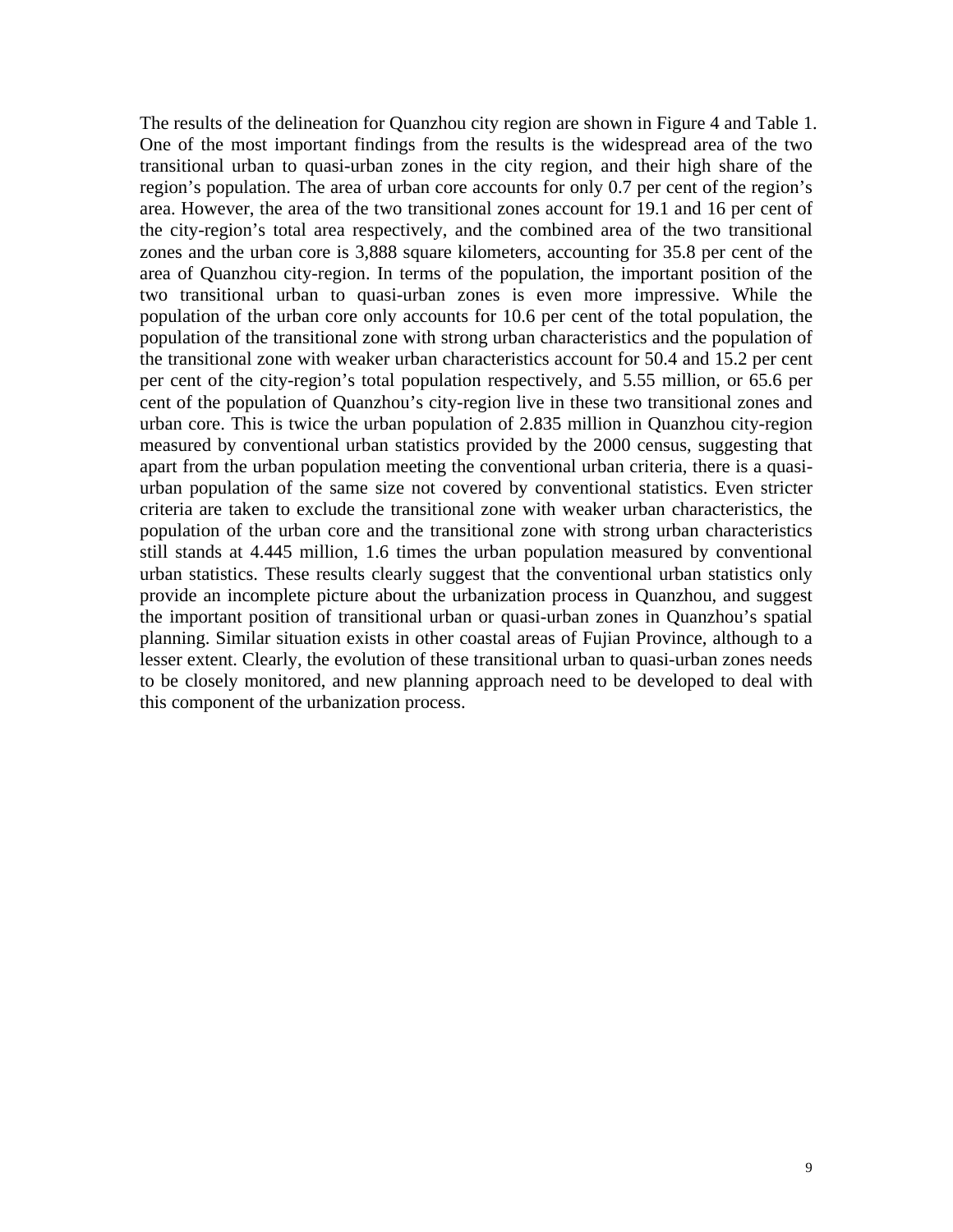

Source: 2000 census data; Quanzhou Statistical Yearbook (2000).

| anu its zones                                             |        |                                   |            |                          |  |  |  |
|-----------------------------------------------------------|--------|-----------------------------------|------------|--------------------------|--|--|--|
|                                                           | Area   |                                   | Population |                          |  |  |  |
|                                                           |        | $\mathrm{Km}^2$ % of the<br>total | (000s)     | Number % of the<br>total |  |  |  |
| Core                                                      | 74     | 0.7                               | 775        | 10.6                     |  |  |  |
| Transitional zone<br>with strong urban<br>characteristics | 2,078  | 19.1                              | 3,670      | 50.4                     |  |  |  |
| Transitional zone<br>with weaker urban<br>characteristics | 1736   | 16.0                              | 1105       | 15.2                     |  |  |  |
| Rest of the region                                        | 6,978  | 64.2                              | 1,733      | 23.8                     |  |  |  |
| Total                                                     | 10,866 | 100.0                             | 7,283      | 100.0                    |  |  |  |

# **Table 1 Area and population of Quanzhou city-region and its zones**

Source: 2000 census data; Quanzhou Statistical Yearbook (2000).

### **Short-lived or long-lasting: The evolution of** *in situ* **urbanization in Quanzhou**

As mentioned earlier, one key issue regarding *in situ* urbanization is whether it is only a short-live phenomenon, or a long-lasting trend. Evidence from Quanzhou seems to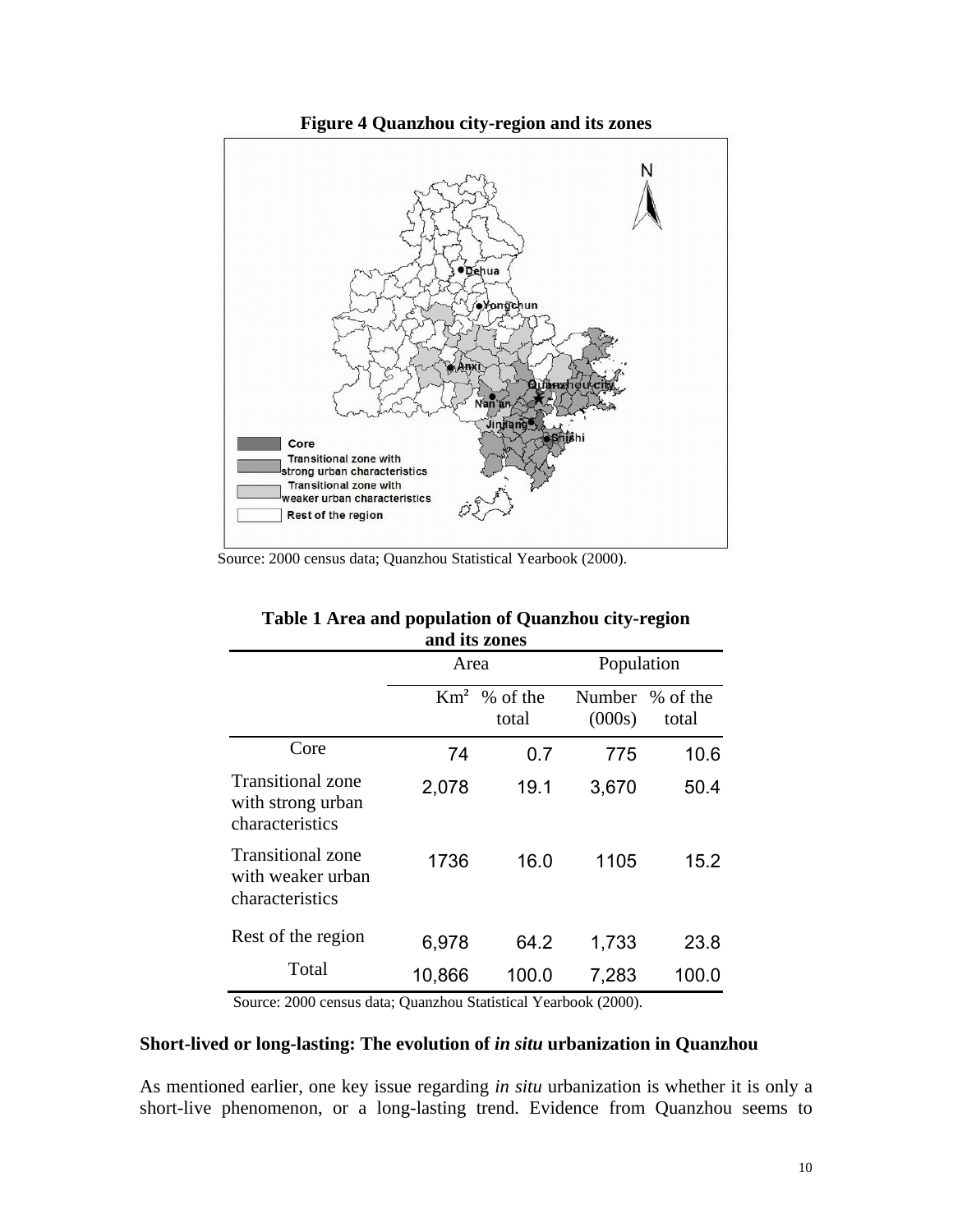suggest that the latter is the case, and the evolution of *in situ* urbanization is an important factor shaping China's urbanization process in the future, at least in the coastal areas.

Table 2, Figure 5 and Figure 6 show the development TVEs, which have been the major driving force of *in situ* urbanization in Quanzhou as mentioned earlier, and distribution of their employed, in 1990 and 2004 respectively. Examining the table and comparing the two figures, two trends can be identified. First, the size of TVE employees has increased significantly. Despite of the long-standing doubts about the feasibility and desirability of TVE development and rural industrialization (for example see Kirkby 1985:230-44), TVE development has been sustained in Quanzhou. This is reflected in Table 1 that during the period of 1990 to 2004, the number of TVE employees increased from 560,900 to 2,180,378, and TVE output value increased from 4678.14 million Yuan to 295,844.82 million Yuan. Although since the late 1990s the development of TVEs has decelerated, they still constitute the major component of Quanzhou's economy, accounting for 50 per cent of Quanzhou's employment and 80 per cent Quanzhou's economic output. This suggests that TVEs as a whole as the major driving force of *in situ* urbanization have kept their trend of continuing development.

| Year                                        | 1990      | 1992       | 1993       | 1995       | 1996        | 2003        | 2004        |
|---------------------------------------------|-----------|------------|------------|------------|-------------|-------------|-------------|
| Number of TVEs                              | 62.625    | 52,268     | 67,258     | 82.796     | 93.750      | 89.526      | 103,910     |
| Number of TVEs employees                    | 560,900   | 780,849    | 1.018.948  | 1.277.006  | 1.346.954   | 2,012,194   | 2,180,378   |
| Total output value<br>$(000s \text{ Yuan})$ | 4.678.140 | 13.847.330 | 31,060,990 | 75,036,580 | 10.307.9060 | 258.831.860 | 2958,44,820 |

| Table 2 The development of TVEs in Quanzhou since 1990, selected years |  |  |
|------------------------------------------------------------------------|--|--|
|------------------------------------------------------------------------|--|--|

Source: Based on the data from Quanzhou Statistical Yearbook (2005).

**Figure 5 The distribution of TVEs' employees in Quanzhou, 1990**



Source: Based on the data from Quanzhou Statistical Yearbook (1991).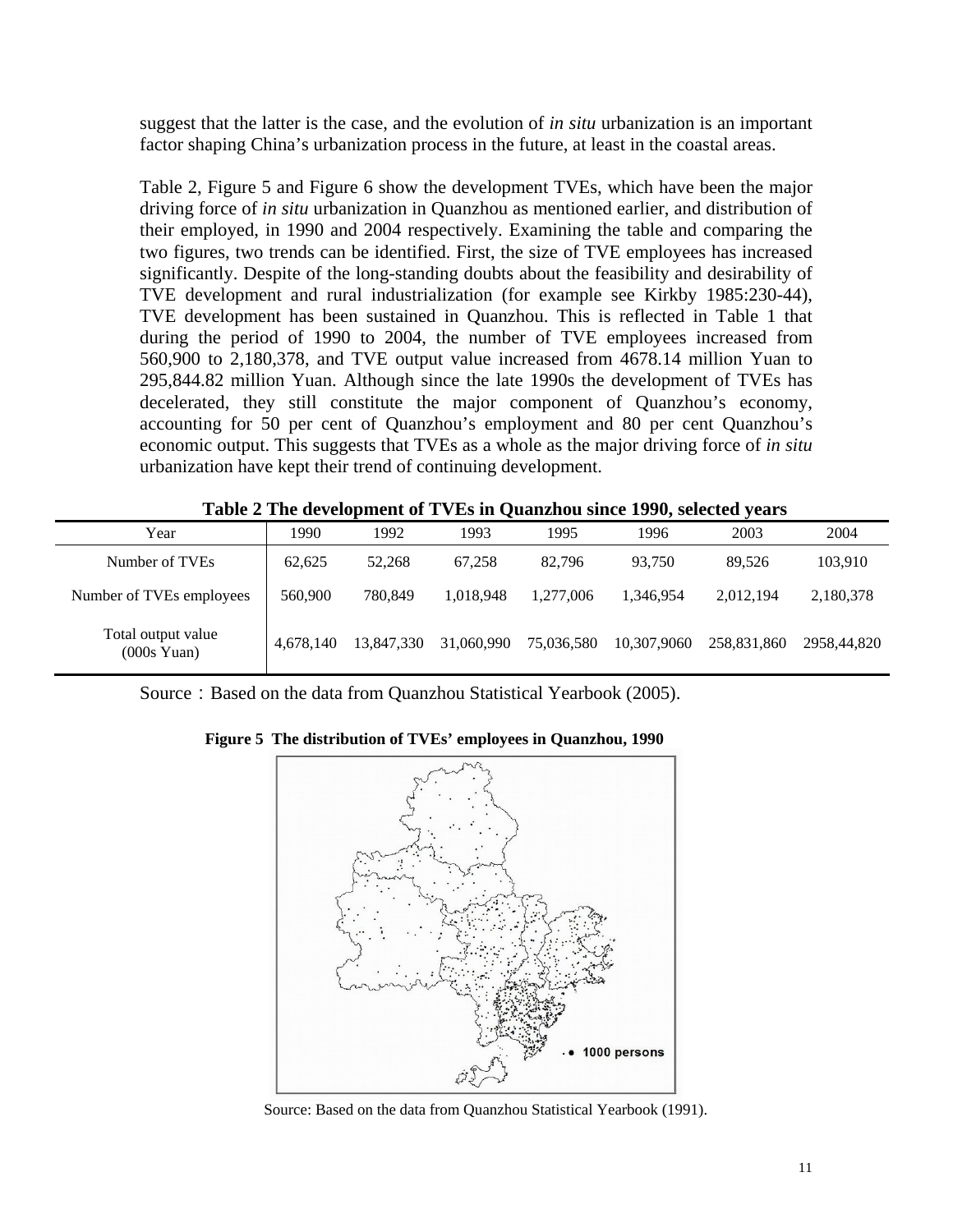



Source: Based on the data from Quanzhou Statistical Yearbook (2005).

Second, the spatial distribution of TVE employees was still in the process of expansion. In 1990 most TVE employees were concentrated in the rural areas in the vicinity of Quanzhou's urban core; however, after 14 years their distribution expanded to more widespread areas, although relatively concentrated in the area where TVEs originated in their early stage of development. This spatial pattern of development is further confirmed by calculating the index of concentration  $(IC)^4$  $(IC)^4$  using county-level figures on TVE employees and land areas. The results show that the index of concentration was 0.45 for 1990, and 0.25 for 2004, suggesting that the development of TVEs at the end of 1990- 2004 period was spatially more dispersed than at the beginning, and that centrifugal forces in favour of *in situ* urbanization were still prevail over centripetal forces in Quanzhou.

Analysis on the spatial distribution of Quanzhou's GDP and financial revenue is also consistent with the above results. As Table 3 shows, in the period of 1990-2004, Quanzhou's central urban districts' proportions of GDP and financial revenue of the cityregion's totals were below 20 per cent and 35 per cent respectively, suggesting that more than 80 per cent of Quanzhou's GDP and 65 per cent of it's financial revenue were produced in the city-region's periphery. It is also noticeable that the position of Quanzhou's central urban districts in the city-region declined in terms of both GDP and

<sup>4</sup> IC=0.5 
$$
\sum_{i=1}^{n} /Xi - Yi /
$$

<span id="page-11-0"></span> $\overline{a}$ 

Where IC is the index of concentration; n is the number of county-level administrative units; Xi is proportion of each unit's population of the total population of the city-region; Yi is proportion of each unit's area of the total area of the city-region.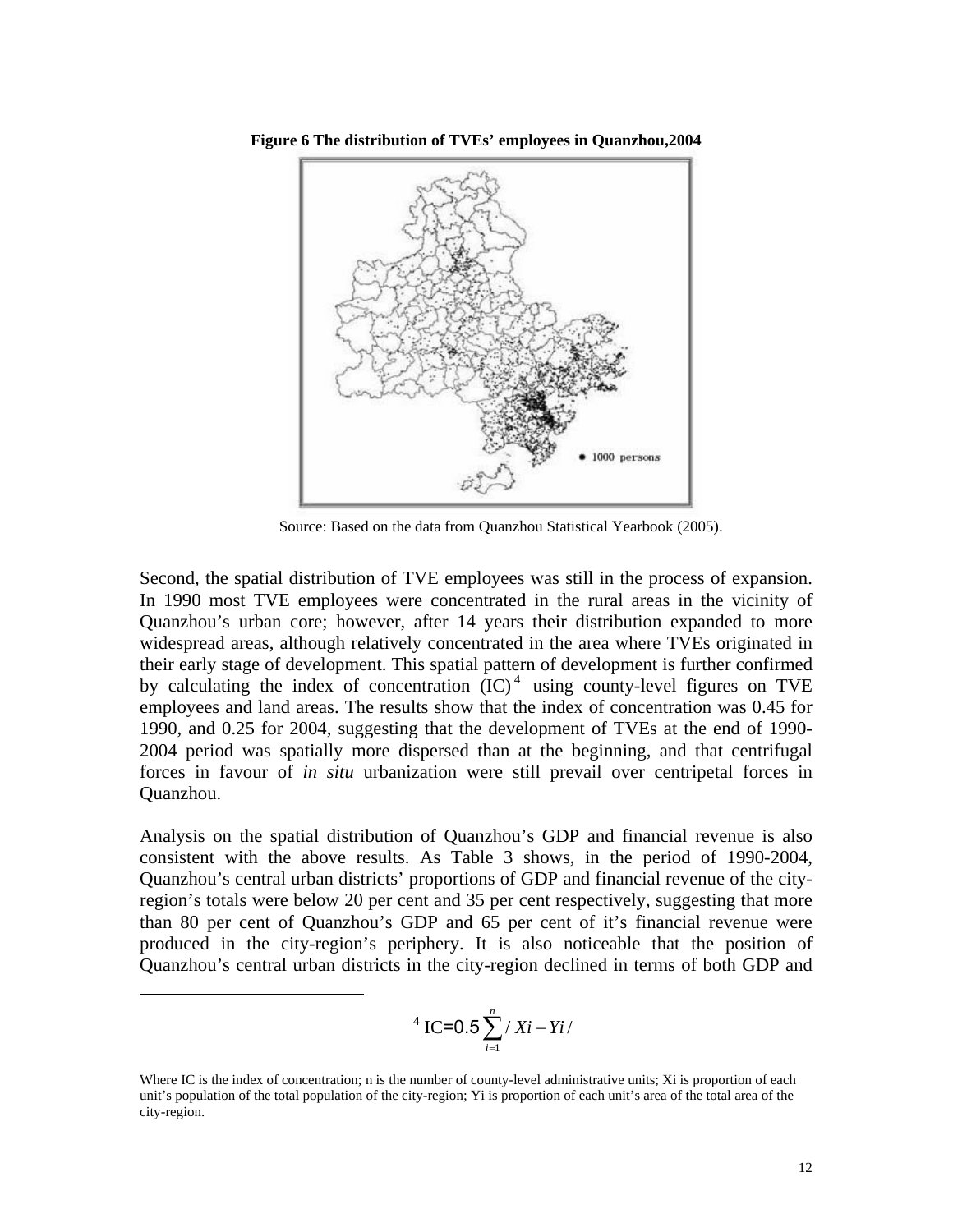financial revenue, although there were some fluctuations. Thus *in situ* rural-urban transformation not only has transformed the employment structure of Quanzhou's previous rural areas, but also has been the main source of Quanzhou's economic growth since the reform era, and the main contributor to its rising position to the number 1 economic powerhouse in Fujian. All the above suggests that there is still no indication for *in situ* urbanization to phase out in Quznahou's city-region, and this further enhances the necessity and importance of monitoring and incorporating it in urban and rural planning. In fact, even if the spatial pattern of *in situ* urbanization starts to be reversed towards a more concentrated one someday, the legacy of its long-term dispersed development will still be an important factor shaping the spatial pattern of Quanzhou's urbanization.

**Table 3 Central urban districts'\* proportions of GDP and financial revenue of the city-region's totals, selected years** 

|                | 1990  | 1993  | ້<br>1995 | 1997  | 2000  | 2002  | 2004  |
|----------------|-------|-------|-----------|-------|-------|-------|-------|
| $GDP(\%)$      | 18.60 | 16.80 | 16.30     | 19.80 | 19.70 | 20.00 | 15.70 |
| Financial      | 30.10 | 30.00 | 30.50     | 33.50 | 31.80 | 34.50 | 28.90 |
| revenue $(\%)$ |       |       |           |       |       |       |       |

\*Central urban districts refer to the four urban districts directly under the administration of Quanzhou Municipality and located in or near the urban core.

Sources: Quanzhou Statistical Yearbook, various years.

## *In situ* **urbanization as part of recent changes in human settlement system: The case of Quanzhou examined in international contexts**

After examining the status and evolution of *in situ* urbanization in China's urbanization process, one will ask what is the mechanism underlying the above profound transformation, which is markedly different from the conventional urbanization patterns and at odds with conventional theories based on the experience of developed countries. In the context of China there is a great temptation to attribute such transformation to various 'institutional factors', focusing on the role of the *Hukou* system in preventing people from entering cities, especially large ones, and policies promoting TVE development (eg. Zhao, 2002). The underlying argument is that China's *in situ* urbanization could only exist under its unique institutional arrangements such as the *Hukou* system, and as soon as these institutional arrangements are removed, it will no longer persist. Apart from the deficiency of conventional urban statistics in covering *in situ* urbanization, this is another important reason behind the fact that *in situ* urbanization has been neglected in urbanization studies and urban planning, as these institutional arrangements have been increasing undermined by the market-oriented reform.

It is true that China's institutional factors, such as the *Hukou* system and relevant policies, have contributed to *in situ* urbanization, and this is perhaps why *in situ* urbanization is particularly developed in China. However, it is important to realize that these factors can only be a partial explanation. Recent studies in some areas where *in situ* urbanization is well developed, including a study in Quanzhou city-region, show that local people have little intention of moving to cities, and this would still be the case even if the *Hukou*  system did not restrict them (Wang et al 2002, Zhu, 2002). In fact, although the above mentioned *Hukou* system still causes inconvenience and disadvantages to farmers moving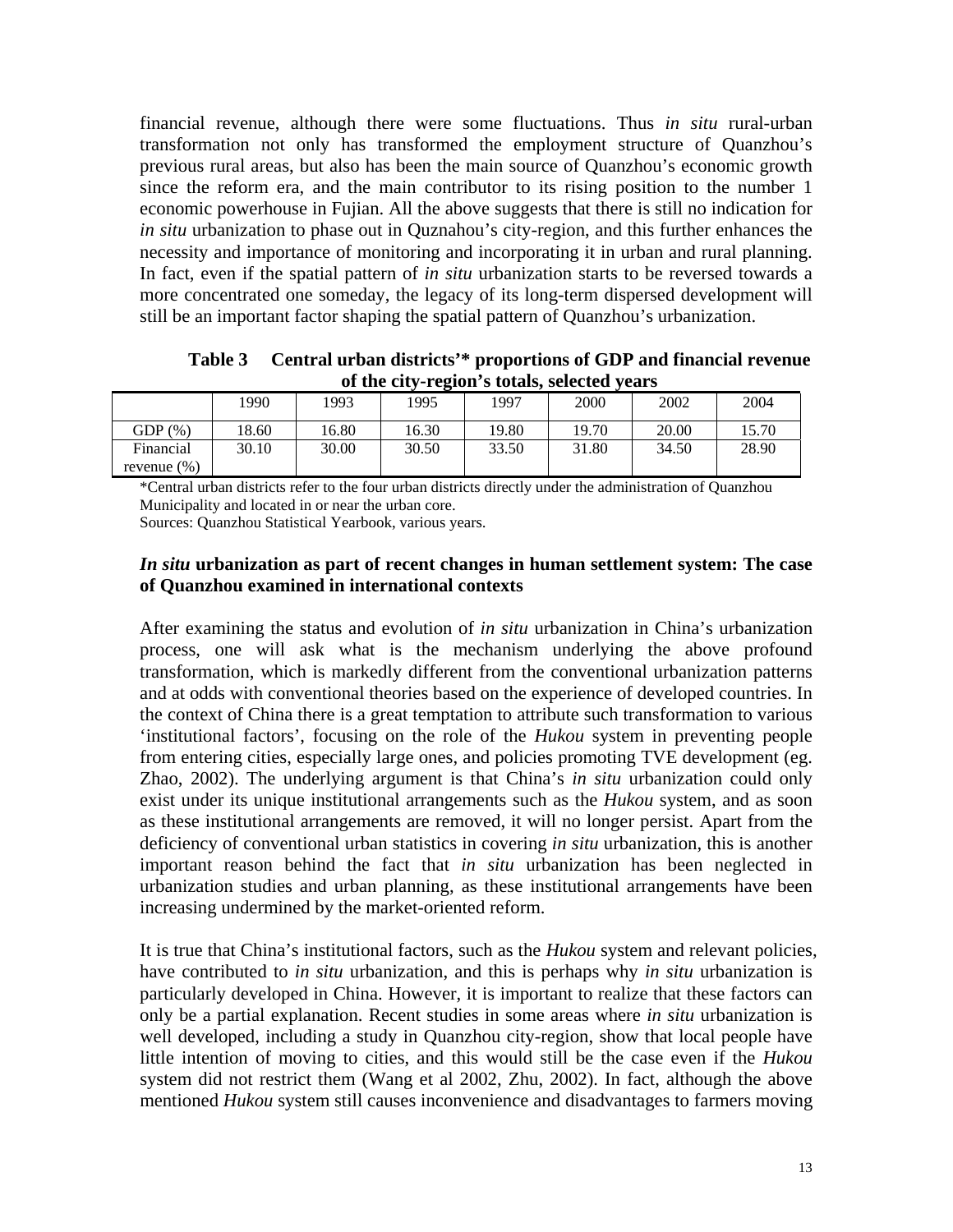to cities, it has become increasing less so as China's reform and opening-up policies have been further implemented. However, this does not seem to have increased the desire of people in Quanzhou city-region to move to cities. In a survey of 100 enterprises in Jinjiang Municipality and Huian County in 2001, the majority (80 per cent) of the 200 local employees, who were asked whether they wanted to migrate if there was no restriction of *Hukou* system, responded no to the question (Zhu, 2002). Even more recently, a study on Southern Jiangsu by Shen and Ma (2006) identified a new process of '*de facto* urbanization from below', which was caused by the privatisation of collectively owned TVEs, leading to the emergence and development of private enterprises and family workshops in 'urban villages', resembling the process of *in situ* rural-urban transformation in the 1980s in Quanzhou. It is important to note that in this case, the demise of collectively owned TVEs, which are regarded as the legacy of planned economy, did not prevent, rather promoted the emergence and development of 'urban villages', implying that this 'institutional factor' is not the fundamental reason for *in situ* urbanization. All this suggests that apart from the 'institutional factors', more reasons need to be found to explain the successful *in situ* rural-urban transformation.

Although this is not an issue to be resolved easily, many observers have increasingly noted that urbanization in today's developing countries is proceeding under two very different conditions from those when developed countries were urbanized, i.e. high population densities and improved transport and communication conditions, and these are certainly among the 'non-institutional factors' contributing to *in situ* rural-urban transformation in China. As already mentioned earlier, the population densities of many regions in the coastal area of Fujian Province, especially that of Quanzhou, are as high as those in the urban areas of the west. Furthermore, villages in these areas are often connected by well-developed internal road networks, which are further connected to large cities, and relatively cheap transport such as motorcycles, buses and trucks is increasingly available and affordable to local people. These kinds of conditions make spatial concentration less important in these areas than it was when developed countries were being urbanized, enabling *in situ* settlement changes involving transformation of economic and employment structure in Quanzhou and other areas with similar conditions<sup>[5](#page-13-0)</sup>.

As high population density and improved transport conditions are not unique to China, it can be logically inferred that *in situ* rural-urban transformation will not be restricted in China, let alone Quanzhou. In fact, evidence of blurred rural-urban distinction and *in situ* rural-urban transformation has long been identified outside China. One of the most important characteristics of the influential *desakota* model and extended metropolitan region concept, which were proposed in the late 1980s, is *in situ* transformation of quasiurban settlements adjacent to some Asian mega-cities, and the increasingly important role of local non-agricultural activities in rural-urban transformation (Ginsburg, 1991; McGee, 1991). Based on this kind of phenomenon, McGee and Ginsburg further proposed the concept of 'settlement transition', which involves 'the urbanisation of the countryside

 $\overline{a}$ 

<span id="page-13-0"></span><sup>5</sup> For more detailed examination on the roles of population density and transport conditions in *in situ* urbanization see Zhu (2004).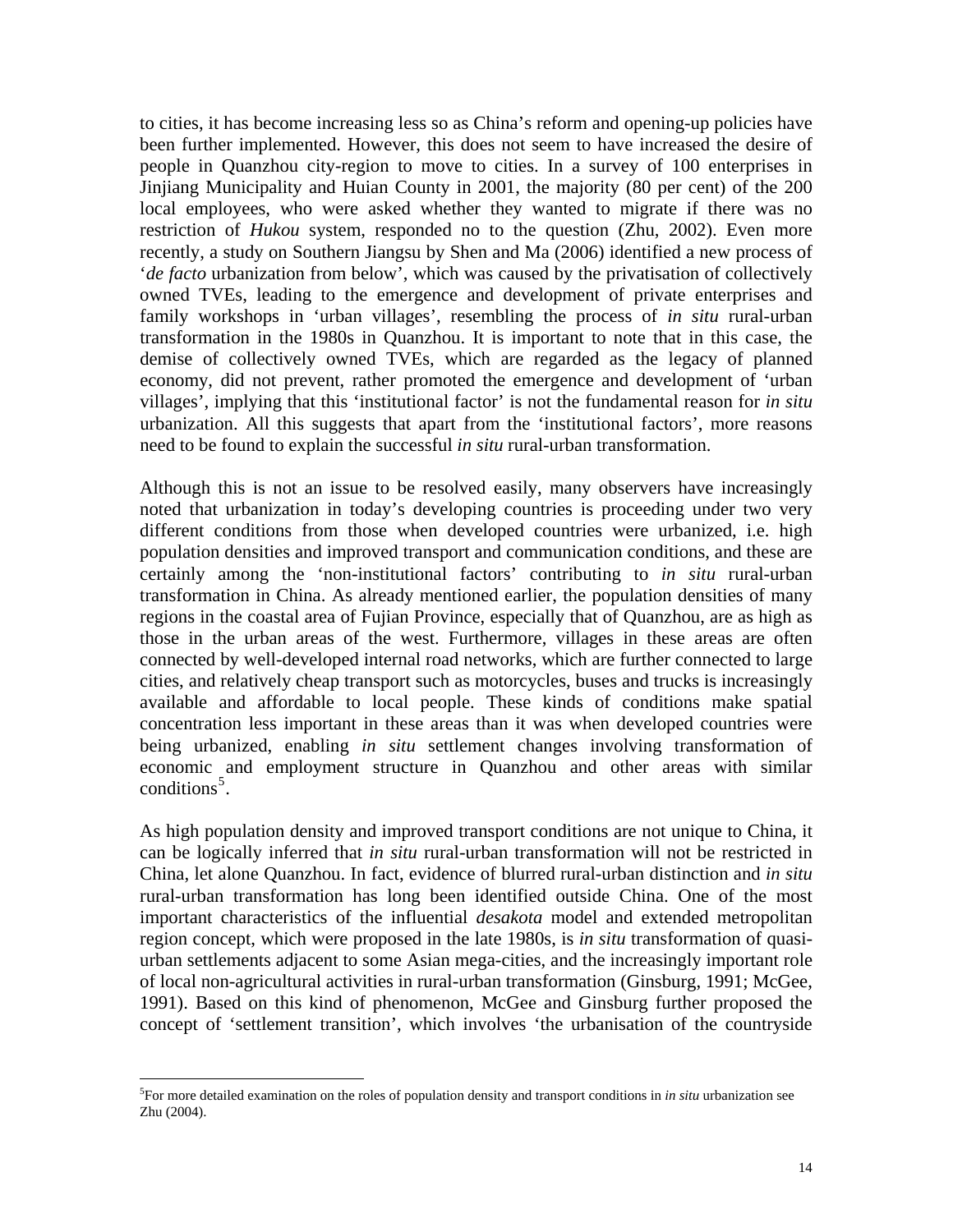without massive rural–urban migration' in the Asian context (Ginsburg 1991, McGee 1991).

If applicability of the *desakota* model and EMR paradigm are still limited because they are mostly identified in the areas surrounding Asian's mega cities, Qadeer's recent work (Qadeer, 2002; 2004) on what he calls 'Ruralopolises' and 'urbanization by implosion' certainly further enhanced the universal significance of *in situ* rural–urban transformation. Mainly based on the evidence from India, Pakistan, and Bangladesh, Qadeer identifies a 'largely unacknowledged' form of urbanization in rural parts of vast regions in developing countries. In these areas, the in-place growth of population results in densities that equal or exceed the urban threshold of  $400$  persons per  $km^2$ , comparable to the population densities in exurbs of western cities such as Los Angeles, New York or Toronto (Qadeer, 2004). Calling such rural regions 'Ruralopolises', Qadeer (2000; 2004) points out that they cover most of rural Bangladesh, an area of 311,200 kms<sup>2</sup> from West Bengal to the outskirts of Delhi in India, and the coastlines of Kerala and Orissa provinces with an area of  $56,000$  kms<sup>2</sup> in Pakistan. The existence and evolution of such settlement patterns further suggest that even in the areas still economically, socially and institutionally rural without the influence of large cities, unprecedented high population density alone is 'the transforming force that invests rural regions with urban spatial characteristics', leading to the emergence and development of 'a hybrid settlement system that is spatially urban' (Qadeer, 2004). Qadeer argues that this level of density 'transforms spatial organization and land market, both for agricultural and residential lands, as well as precipitates thresholds for community infrastructure', and 'recasts settlement patterns, land tenure systems and demand for facilities and services in urban modes' (Qadeer, 2004).

Relating *in situ* urbanization in Quanzhou to 'extended metropolitan areas' and 'ruraloplises', one can find many similarities among them. Thus *in situ* urbanization is not an isolated, short-lived, and unique phenomenon in China; rather it is part of recent profound changes in human settlement system enabled by new conditions, which did not exist in the past of developed countries when they were urbanized. In the case of Quanzhou, such changes have been further stimulated by the independent roles of local communities in initiating rural development, which are often neglected in conventional urbanization and regional development theories (Zhu, 2002). From these perspectives, *in situ* urbanization will continue its evolving process, and its past and future development will have important theoretical and planning implications that need to be further explored.

## **Environmental implications of** *in situ* **rural-urban transformation**

As mentioned at the beginning of this paper, one of the most serious concerns about *in situ* urbanization is its negative environmental consequences. The author's field investigation in Quanzhou seems to confirm such concern, as evidence of various kinds of pollution is widespread. However, a conclusive assessment on such consequences seems more difficult than often imagined, as the following comparative analysis on environmental indicators for Quanzhou, Fuzhou, and Fujian Province as a whole provides a rather complicated picture.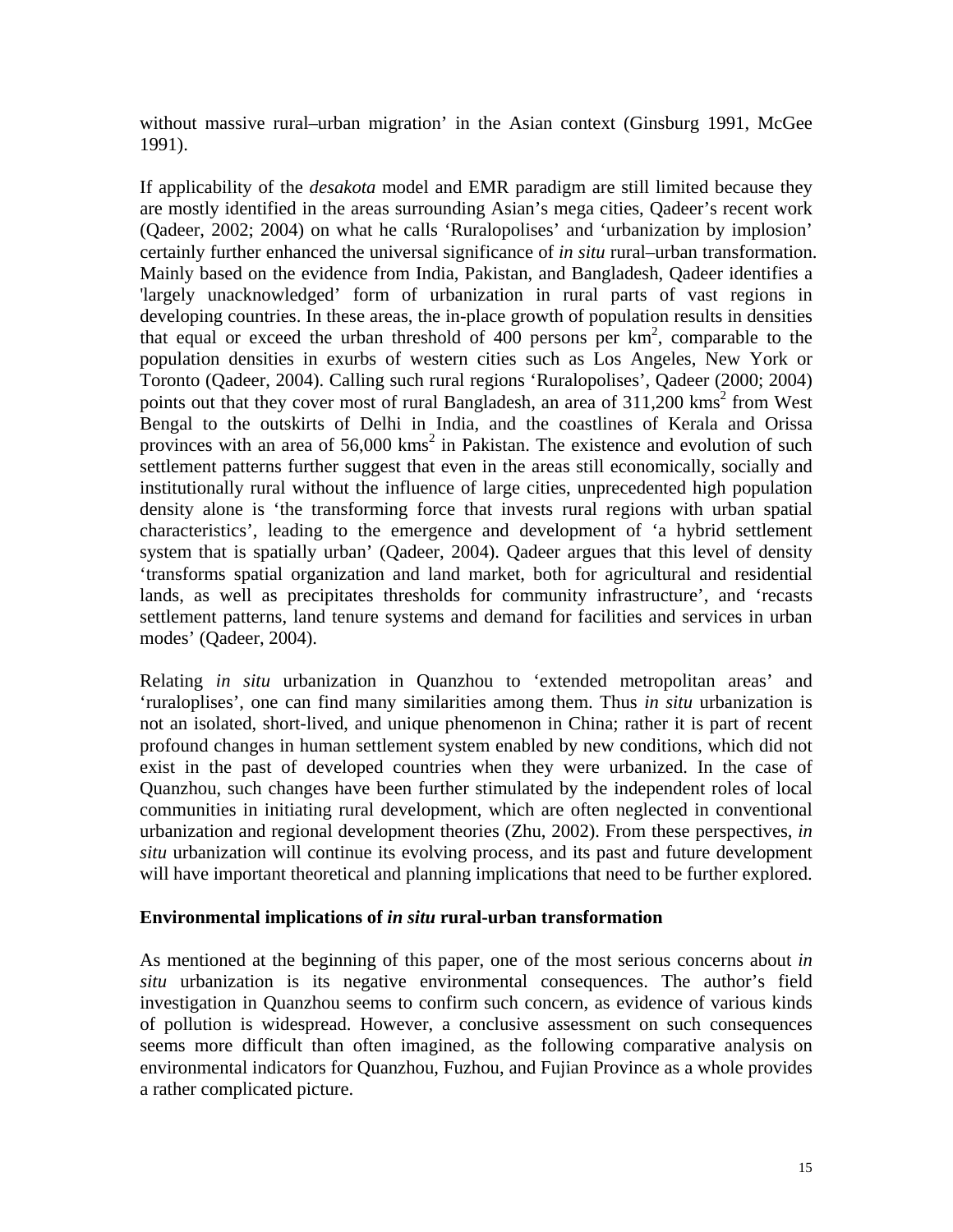Before presenting findings from the analysis, some data and methodology issues need to be addressed. First, a common benchmark is needed to conduct a comparative analysis. In the case of conventional urbanization patterns, the urbanization level can be such a bench mark so that environmental indicators of different areas can be compared to see who perform better at the same level of urbanization; however, this is not reasonable in the case of *in situ* urbanization, as it is not adequately covered by conventional urban statistics, making urban statistics in the areas with well-developed *in situ* urbanization not comparable with those of areas dominated by conventional urbanization patterns. As an alternative we try to compare the environmental consequences with the level of nonagricultural employment as the benchmark. This is a reasonable alternative, as the transformation in the employment structure is the most important component of urbanization and result of *in situ* urbanization. Second, due to the lack of data we are not able to conduct a spatially disaggregated analysis on environmental consequences of *in situ* urbanization, and only those of Quanzhou as a whole can be analyzed. Third, the environmental implications of *in situ* urbanization in Quanzhou are assessed by comparing indicators of Quanzhou to those of Fuzhou Municipality and those of Fujian Provinces respectively for some recent years when the share of non-agricultural sectors in employment in Quanzhou is the closest to those of Fuzhou and Fujian Province. Although *in situ* urbanization also exists in the later cases, it is less developed, and such comparison can at least demonstrate whether an area with more developed *in situ* urbanization has more positive or negative environmental consequences than those areas where the urbanization pattern is more conventional. The following analysis is conducted on such bases.

As can be seen from Figure 7, as a latecomer Quanzhou's share of non-agricultural sectors in employment has increased rapidly since the 1990s. It first surpassed Fujian Province as a whole between 1995 and 1996, and Fuzhou in 1998. It can be identified that the share of non-agricultural sectors in employment in Quanzhou in 1995 was very close to that of Fujian Province in 1994, and that the share of non-agricultural sectors in employment in Quanzhou in 1998 was very close to that of Fuzhou in the same year. Therefore in the following we will make some comparisons between Quanzhou in 1995 and Fujian Province in 1994, and between Quanzhou and Fuzhou on the same year of 1998, on some environmental indicators.

**Figure 7 Shares of non-agricultural sectors in employment for Quanzhou Municipality, Fuzhou Municipality, and Fujian Province, 1990-2000** 



Source: based on relevant data from 1990 and 2000 censuses and 1995 micro-census. Figures for the years between the censuses are interpolated.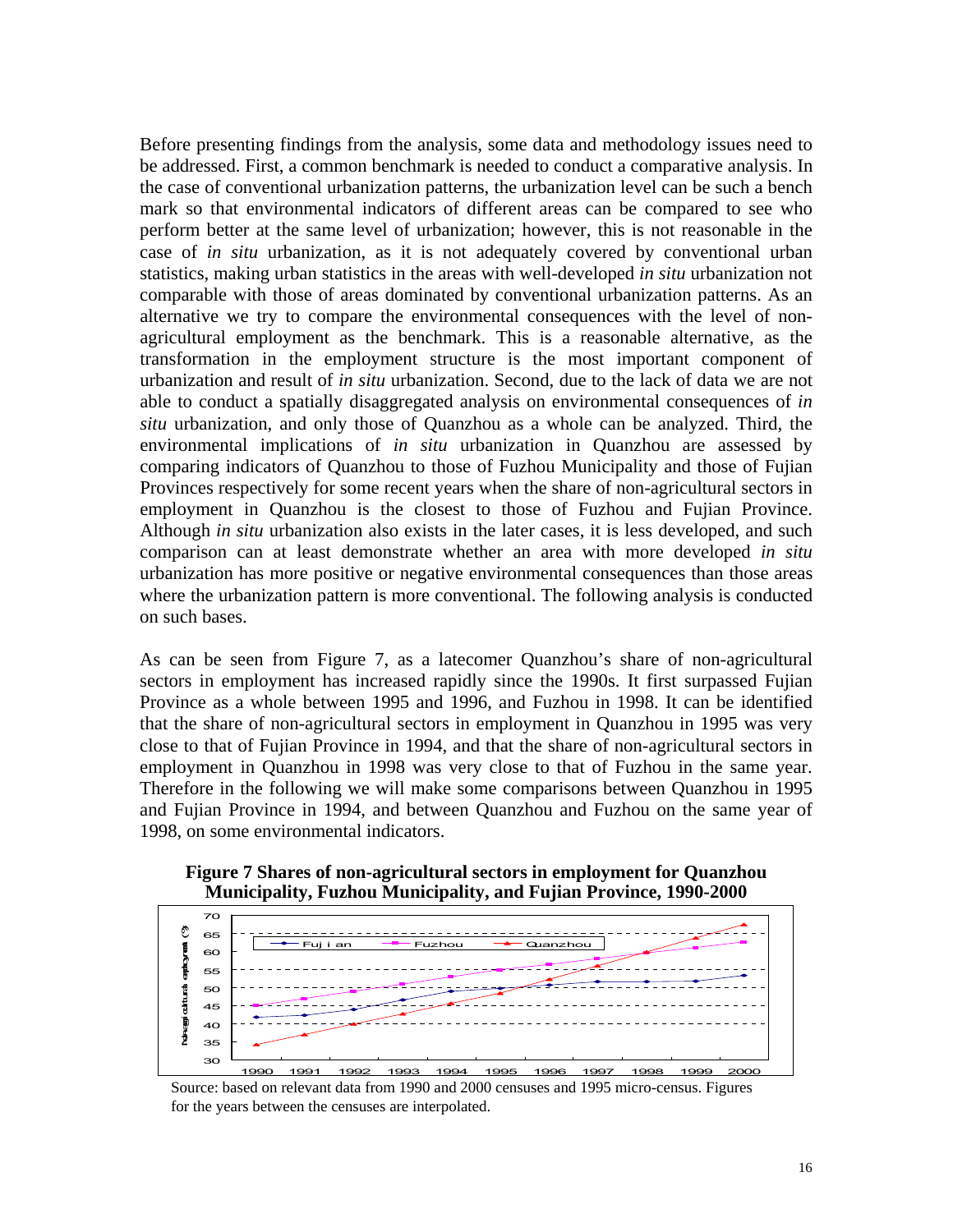The results of the analysis are rather surprising. As Figure 8 shows, contrary to common perception, all three major environmental indicators seem to suggest that Quanzhou produced much less pollution on both a per non-agricultural employment basis and a per 10,000 Yuan GDP basis than the provincial average when the share of non-agricultural employment was around 48.5 per cent for Fujian Province as a whole in 1994 and for Quanzhou in 1995. For the comparison between Quanzhou and Fuzhou in 1998, the situation is more complicated, however there is still no clear indication that Quanzhou's pollution is more serious than Fuzhou. In fact, on a per non-agricultural employment basis, Quanzhou's performance was still better in terms of both industrial waste water discharge and industrial exhaust emission, although the differences between the two was much smaller than those between Quanzhou and Fujian Province just mentioned above. However, in terms of industrial solid waste discharge, Quanzhou did produced much more pollution than Fuzhou on both a per non-agricultural employment basis and a per 10,000 Yuan GDP basis, with the indicators for Quanzhou 37 times and 49 times that of Fuzhou respectively, and this is the only indication from our analysis that is consistent with common perception.

**Figure 8 Selected environmental indicators, Fujian Province (1994) and Quanzhou Municipality (1995)**



Source: Based on data from Fujian Provincial Bureau of Environmental Protection.





Source: Based on data from Fujian Provincial Bureau of Environmental Protection.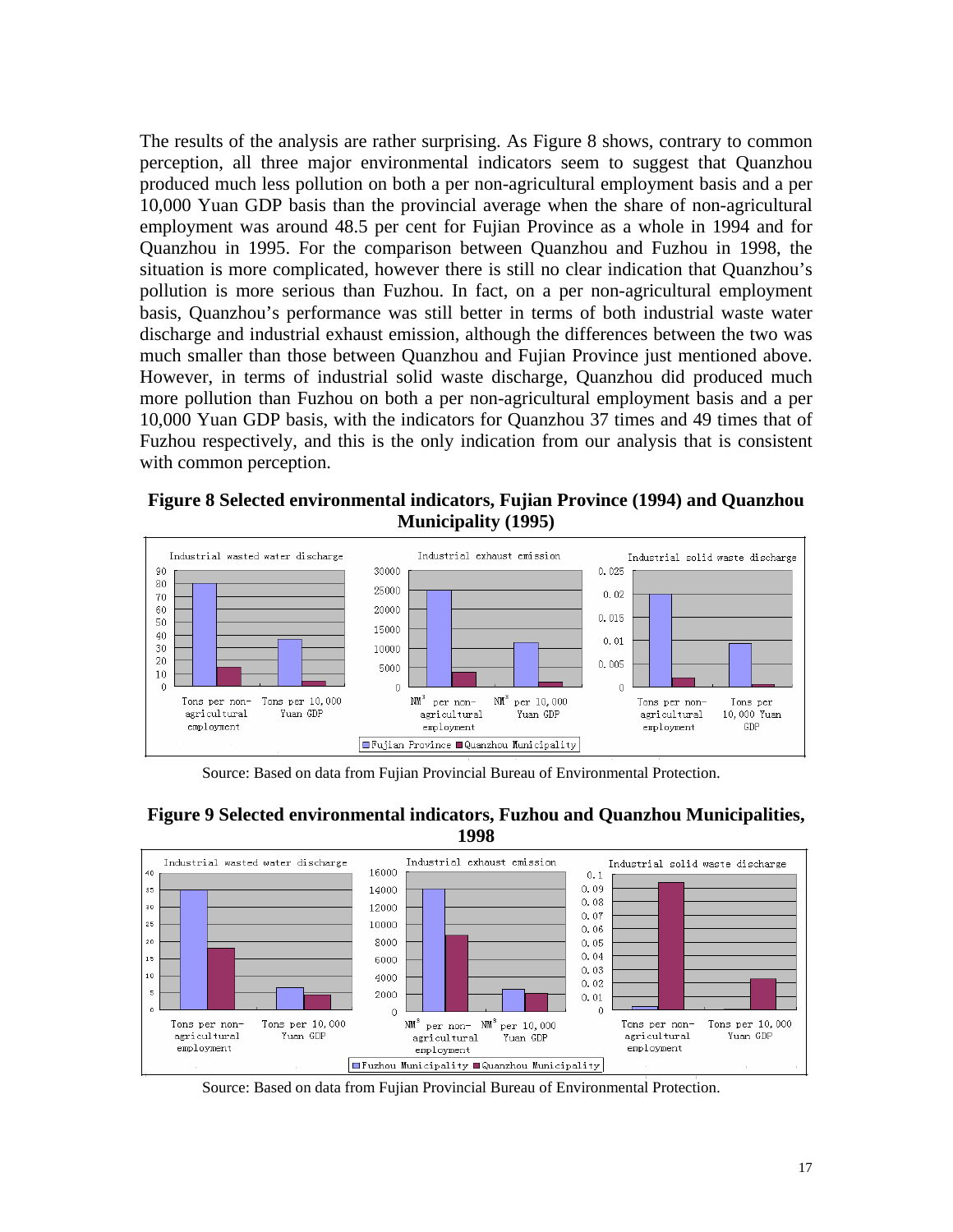The results of the above analysis suggest that the environmental implications of *in situ* urbanization are more complicated than commonly imagined. While we have not found clear evidence that *in situ* urbanization in Quanzhou has more negative impact on environment than more conventional urbanization patterns, we cannot reach the opposite conclusion that the effects of *in situ* urbanization on environment are more positive than the more conventional urbanization patterns either. This is not only because different conclusions can be drawn depending on what environmental indicators are used, as in the case of Fuzhou, but also because these indicators are not stable and still in the process of change. As can be seen from Table 10, Quanzhou has overtaken Fuzhou in terms of both industrial waste water discharges and industrial exhaust emission per 10,000 Yuan GDP since the year 2000, and in the long run it may indeed has more serious negative environmental impact than Fuzhou on these two criteria. Whether this will be true or not needs to be closely monitored, as it will have great environmental impact, given Quanzhou's status as the number 1 economic power house in Fujian. Besides, Quanzhou's data may underestimate the negative environmental impact of *in situ* urbanization, as enterprises in Quanzhou are much more dispersed and environmental surveillance is more difficult, and therefore its environmental pollution tends to be underreported than in other cases such as Fuzhou. All this suggests that despite of the fact that comparative assessment of Quanzhou's environmental problems seems inconclusive so far, they is no doubt that they are still among the great concerns for Quanzhou's future development.

**Figure 10 Industrial wasted water discharge for Fujian Province, Fuzhou Municipality and Quanzhou Municipality, 1990-2004** 



Source: Based on data from Fujian Provincial Bureau of Environmental Protection.





Source: Based on data from Fujian Provincial Bureau of Environmental Protection.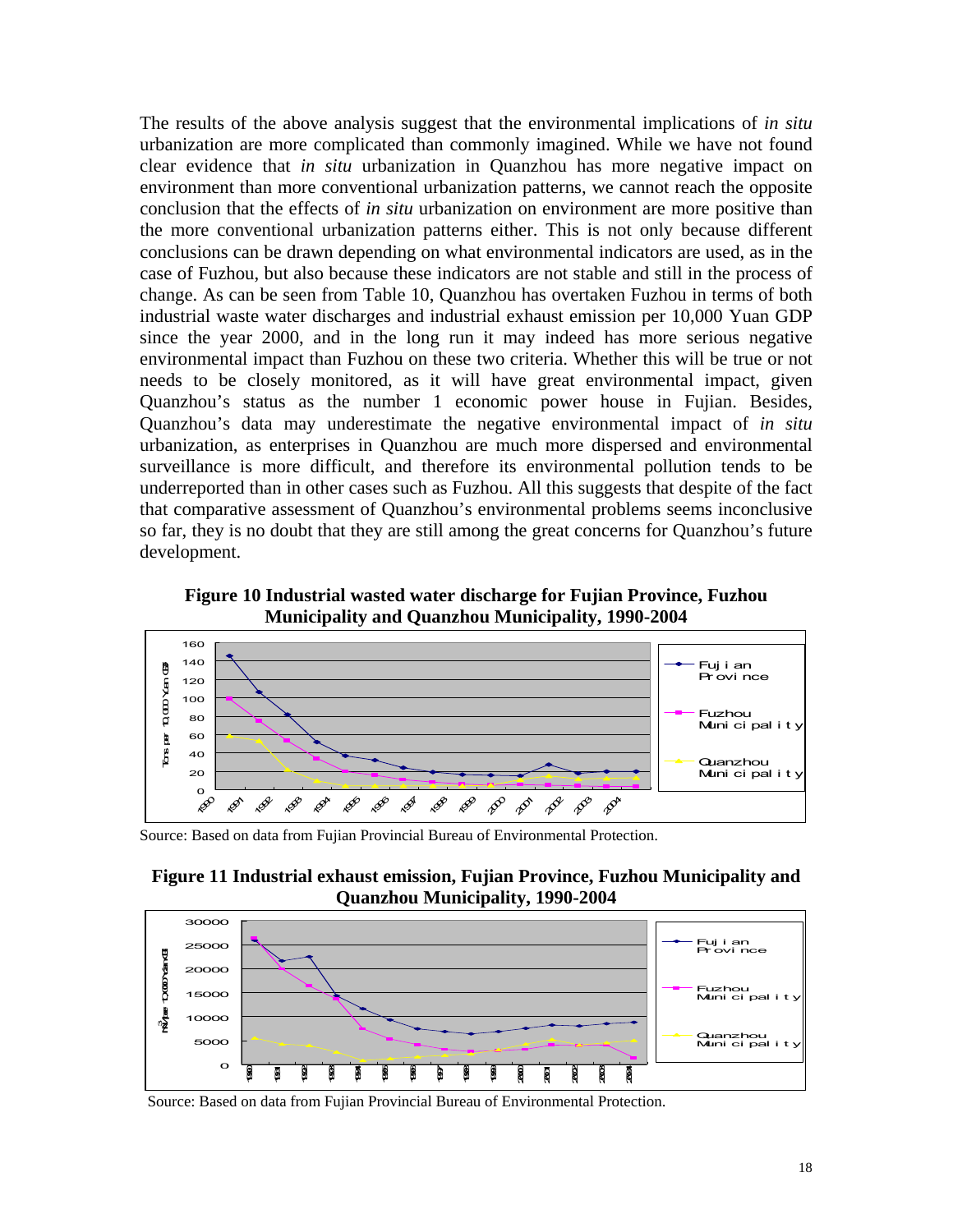**Figure 12 Industrial solid waste discharge, Fujian Province, Quanzhou Municipality and Quanzhou Municipality, 1990-2004** 



Source: Based on data from Fujian Provincial Bureau of Environmental Protection.

Having said the above, it is also important to realize that the above inconclusive assessment on the environmental impact of *in situ* urbanization reflects the complexity of the issues, which goes beyond the spatial pattern of *in situ* urbanization often taken as the focus of discussion so far. In fact, the assessment of the environmental impact of *in situ*  urbanization involves many other factors, such as the economic structure, government environmental regulations and their enforcement, and economic strength enabling investment in environment protection, etc. While more spatially concentrated development needs to be promoted to achieve more efficiency in environmental protection and management, the economic benefit of *in situ* urbanization should not be neglected, as it provides much needed fund for environmental protection and management. Government early intervention in terms of both the adjustment of economic structure and environmental regulations could also prevent the negative environmental effects from worsening. All this suggests that it is important for Quanzhou to seek a holistic and balanced approach in its future development, so that it can further benefit from *in situ* urbanization in terms of economic development while minimizing its negative effects in both economic and environmental terms.

## **Planning implications of** *in situ* **rural-urban transformation**

The important status and ongoing evolution of *in situ* urbanization demonstrated in this paper pose great challenges to conventional urban planning practices. In fact, many of the problems related to *in situ* urbanization are not caused by the urbanization pattern per se, but by the inadequacy of conventional planning practices in dealing with this new form of settlement transformation. The significance of such a new urbanization pattern is by no means restricted to Fujian Province; in fact, while the growth of some major mega-cities in China such as Shanghai and Guangzhou has become increasingly the focus of urban development in China, one of its important components is precisely *in situ* urbanization of the surrounding quasi-urban areas and populations of these cities (Hu et al., 2000). The integration of these quasi-urban areas and populations into the planning of major urban centres has been encountered almost on a daily basis by Chinese urban planners in many fast developing coastal regions, however it remains an unresolved issue. Clearly, a new planning framework going beyond the city-centred, rural-urban dichotomous approach is needed to deal with this situation, and the new trends of settlement transformation such as those examined in this paper need to be incorporated into such a framework.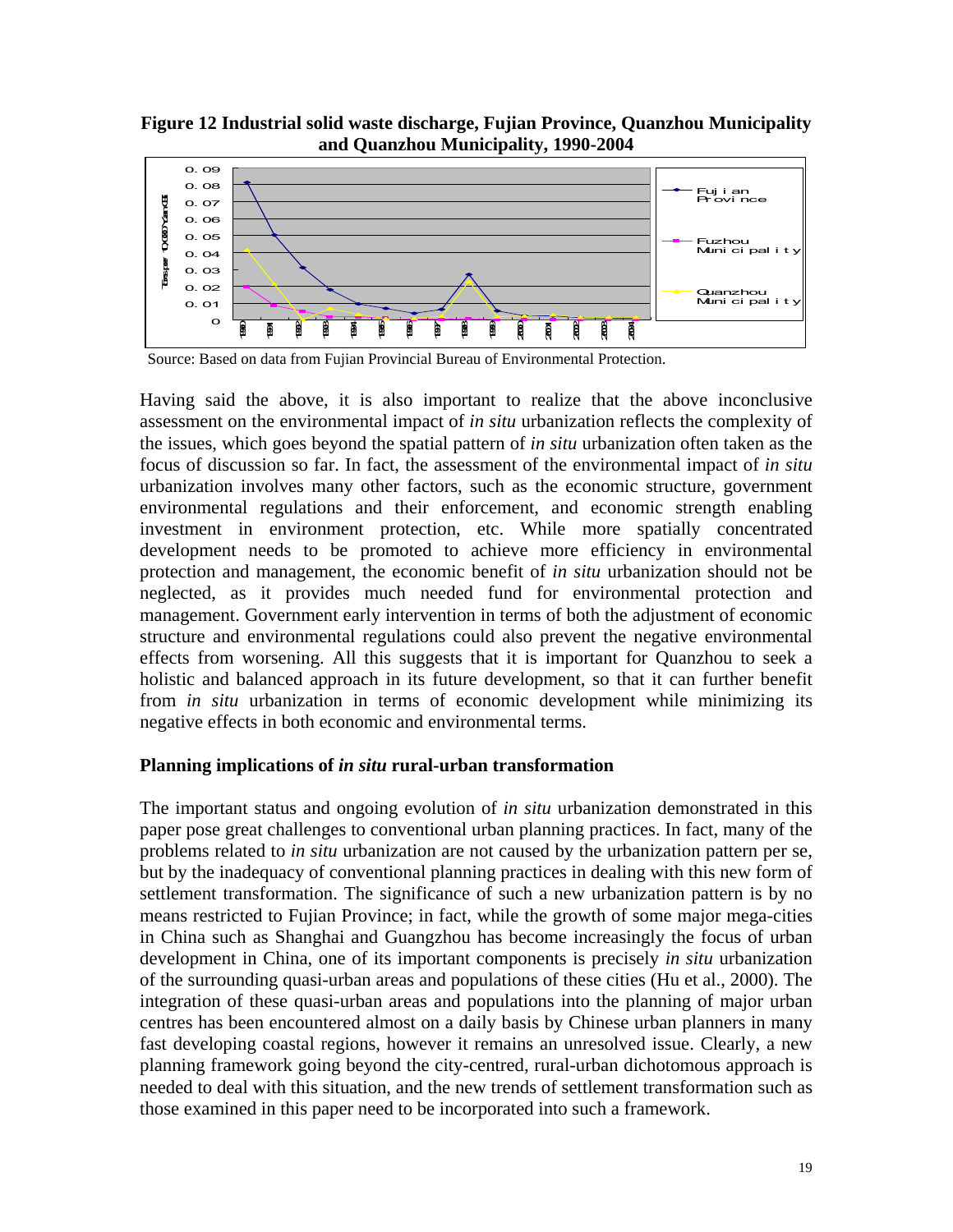Such a planning framework could be conceived at two levels to incorporate different dimensions of *in situ* rural-urban transformation neglected by the conventional urban planning practices. At the regional level, an integrated rural-urban planning approach needs to be adopted to accommodate the reality of blurred rural-urban divide. Currently not only is *in situ* urbanization not adequately reflected by conventional urban statistics, but it is mostly not covered by the Urban Planning Act of the PRC, as the Act regulates urban planning only at the level of designated towns or higher. Thus quasi-urban areas and their populations examined in this paper are usually only treated as a background for core urban areas in the planning practice, and little consideration is given to their need in infrastructure, public utilities, and their spatial relationship with the urban cores. To change this situation, a new Urban-Rural Planning Act is needed to replace the current Urban Planning Act, and the basic planning unit should be changed from the city to the city region encompassing both the city core and its surrounding rural and quasi-rural areas under its influence. On such a basis, a settlement system stretching from the urban core to the bottom hierarchy of the rural settlement surrounding the city, and its industrial and infrastructure development, including a well-developed regional transport network, can be planned in an integrated way, and the quasi-urban populations and areas will be covered as part of the regional planning. Fortunately, the first step has been taken to deal with this issue in China, as a draft Urban-Rural Planning Act has just been proposed to the Standing Committee of the National People's Congress for discussion. However, much remain to be done for more technical details to be developed so that it is operational in real planning practices.

The second level of the new planning framework concerns a more detailed approach for the planning of quasi-urban areas and populations resulting from *in situ* rural-urban transformation. Such an approach should be suitable for quasi-urban or even rural settings but introduce and adapt urban elements accumulated in the process of *in situ* rural-urban transformation. More than three decades ago, Friedmann and Douglass (1975:40) proposed the idea of "agropolis" or "city in the fields", stating that "instead of encouraging the drift of rural people to cities by investing in cities", such an approach would encourage rural people "to remain where they are, by investing in rural districts, and so transmute existing settlements into a hybrid form of agropolis, or city in the fields". Such an approach accommodates both the *in situ* and the quasi-urban, quasi-rural natures of *in situ* rural-urban transformation, and can be taken as a basis for the planning of quasi-urban areas and populations, although the limit of such an approach, such as its limited importance attached to non-agricultural development, should be avoided.

Thus unlike the conventional city-centered, dichotomous planning approach paying little attention to rural residential systems as they are regarded as a declining and residual component in the process of rural-urban transformation, the new spatial planning framework for quasi-urban populations and areas will be based on the existing rural residential systems of those areas. Rather than anticipating most of their residents migrating to existing large cities and the disappearance of most settlements, such a planning approach will be focused on the adjustment of settlements within the existing systems, with a great proportion of the existing residents remaining in the system, and a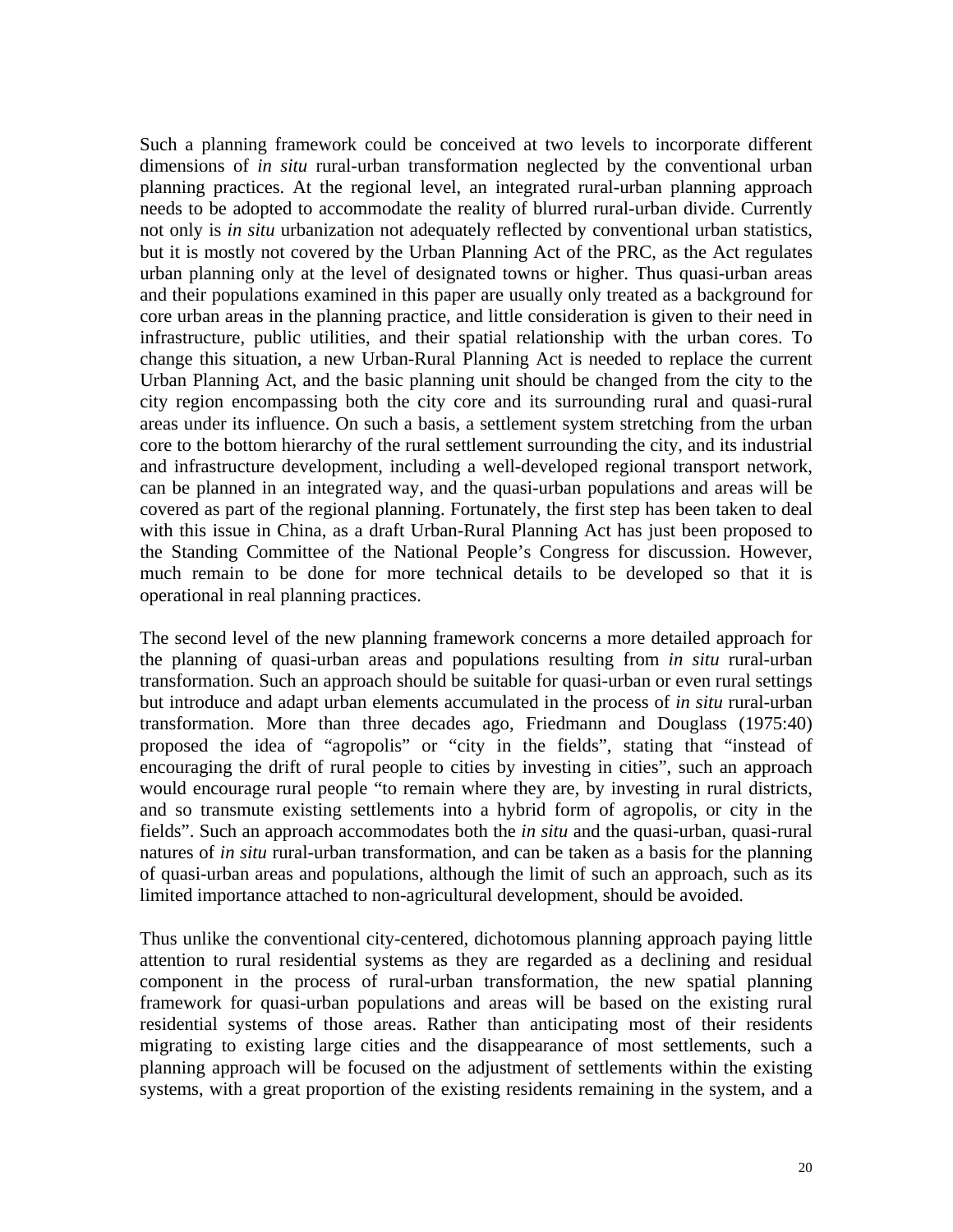relative concentration of people and industries moving short distance to some growing settlements within the systems. In this process some sub-centers will be developing on the basis of market towns, and seats of towns and townships, and even some big villages. They will constitute important parts of the overall residential system of the city region, and some of them will be closely linked with the development of the urban core both geographically and functionally, and should be taken into account for future development of the urban core. As arable land is precious in China, highly productive land will be retained and used both for agriculture and as open space, and some related industries, such as tourism and urban agriculture producing fruits, vegetables and flowers, should be promoted, complementing the already well developed non-agricultural activities. Obviously, at the macro-level, the population and settlements under such residential systems are more dispersed compared with traditional residential systems dominated by core cities, and their spatial structure bears some similarities to the recent polycentric urban form in developed countries.

At the micro-level, the development of such residential systems should be guided to more concentrated development to make use of scale and agglomeration economies, so that there will be more efficiency in the administration of enterprises, land and infrastructure uses, and control on environmental problems. Such concentration has already begun, but the potential is still great, as the fast economic growth has increasingly reduced the constraint caused by the lack of capital for both the government and enterprises, which has prevented small enterprises from entering various industrial and development zones located in the sub-centers of the residential systems. Stricter regulations for the location of enterprises and their enforcement, and workable planning practices need to be formulated to achieve the above purposes. Apart from the quasi-urban settlement and populations, the transformation of more conventional rural areas with high population densities also needs to be closely monitored, and more attention should be paid to the development of infrastructure and public utilities on the basis of adjustment of industrial and settlement distribution towards relatively more concentration in central villages.

#### **References**

- Champion, A. G. and G. J Hugo (2004). *New forms of urbanization: Beyond the Urbanrural dichotomy*. Aldershot: Ashgate.
- Chen, J. Y. and G. M. Huang (eds) (1991) *Fujiansheng Jingji Dili (The Economic Geography of Fujian Province)*. Beijing: Xinhua Publishing House.
- Friedmann, J. and M. Douglass (1975) Agropolitan development: towards a new strategy for regional planning in Asia. Prepared for Seminar on Industrialization Strategy and the Growth Pole Approach to Regional Planning and Development: the Asian Experience, sponsored by the United Nations Centre for Regional Development, Nagoya, Japan, 4-13 November.
- Ginsburg, N (1991) 'Preface', in Ginsburg, N, B. Koppel and T. G. McGee (eds), *The Extended Metropolis: Settlement Transition in Asia*, pp. xiii–xviii. Honolulu: University of Hawaii Press.
- Heilig, G. (1997). 'Anthropogenic factor in land-use change in China', *Population and Development Review* 23(1):139-68.
- Hu, X. W., Y. X. Zhou, and C. L. Gu (2000) *Zhongguo Yanhai Chengzhen Mijidiqu*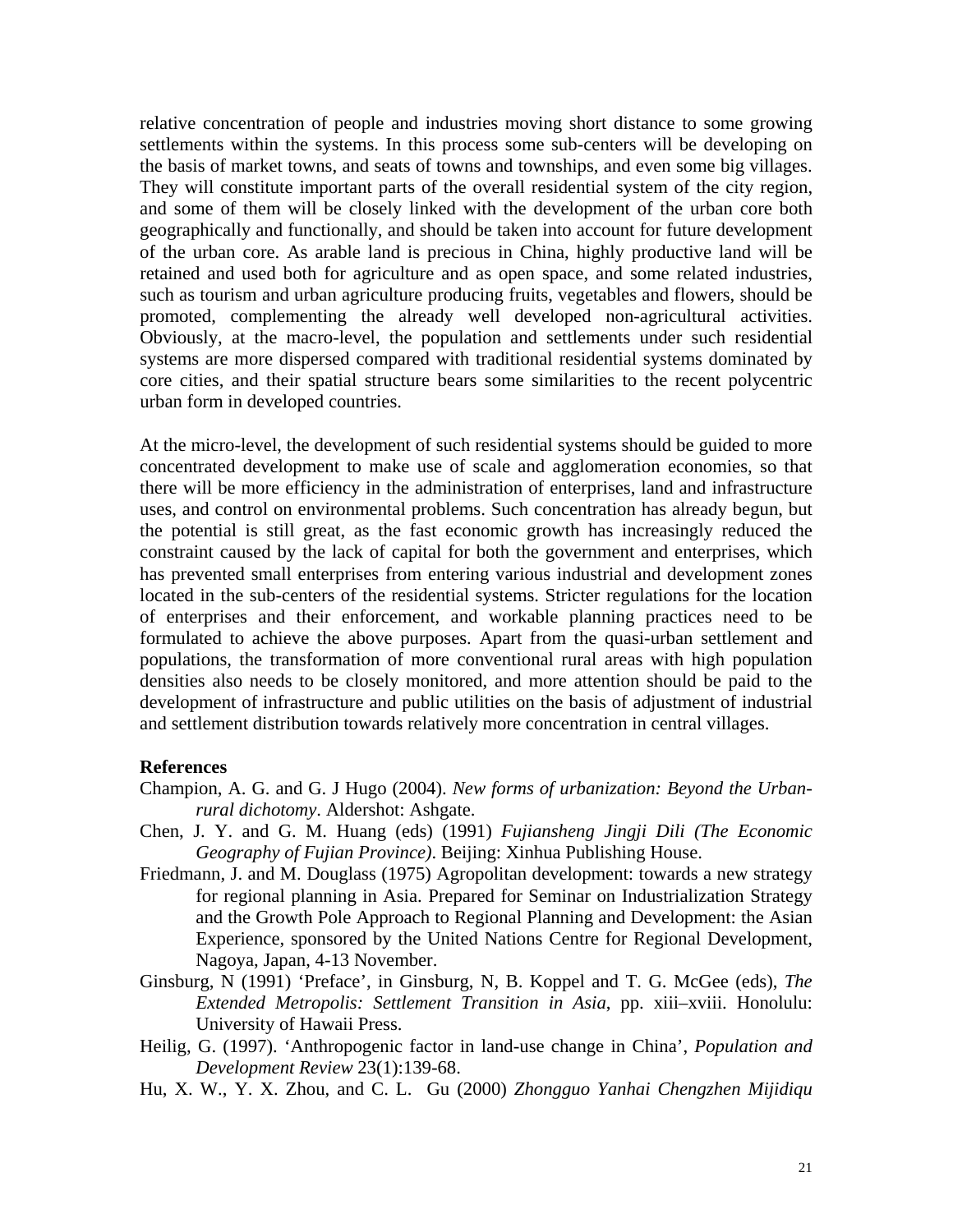*Kongjian Jiju YuKuosan Yanjiu (Studies on the Spatial Agglomeration and Dispersion in China's Coastal City-and-Town Concentrated Areas)*. Beijing, Science Press.

- Jones, G. W., C. L.Tsay, and B. Bajracharya (2000) 'Demographic and employment change inmegacities of South-East and East Asia', *Third World Planning Review* 22 (2): 119–46.
- Kirkby, R. J. R. (1985) *Urbanisation in China: Town and Country in a Developing Economy 1949-2000 AD*. London: Croom Helm.
- Lang, M. (1986) 'Redefining Urban and Rural for the US Census of Population: Assessing the Need for Alternative Approaches', *Urban Geography* 7(2): 118-34.
- Liao, D. Q. (1995) 'China's urbanization road and rural reform and development' (in Chinese), *Zhongguo Shehui Kexue* (*Social Science of China*) 1: 53–63.
- Ma, L. J. C. and C. S. Lin (1993) 'Development of towns in China: a case study of Guangdong Province', *Population and Development Review* 19(3): 583-606.
- Mamas, S. G. M., G. W.Jones and T. Sastrasuanda (2001) 'A zonal analysis of demographicchanges in Indonesia's megacities', *Third World Planning Review*  23 (2): 155–74.
- McGee, T. G. (1991) 'The emergence of Desakota regions in Asia: expanding a hypothesis', in Ginsburg, N. B. Koppel and T. G. McGee (eds), *The Extended Metropolis: Settlement Transition in Asia*, pp. 3–25. Honolulu: University of Hawaii Press.
- Shen, X. P., and L. J. C. Ma (2005) Privatization of rural industry and de facto urbanization from below in southern Jiangsu, China*, Geofrum* 36(6): 761-777.
- Tang, Z., and X. Z. Kong, 2000. *Zhongguo Xiangzhen Qiye Jingjixue Jiaocheng (A Course on the Economics of China's Township and Village Enterprises).* Beijing: Renmin University of China Press.
- McGranahan, G., P. J. Marcotullio, X. Bai, D. Balk, T. Braga, I. Douglas, T. Elmqvist, W. Rees, D. Satterthwaite, J. Songsore, and H. Zlotnik (2005), 'Urban Systems', in Hassan R., S. Robert and N. Ash (editors), *Ecosystems and Human Well-Being: Current Status and Trends*, pages 795-825. Washington D.C: Island Press.
- Qadeer. M. A. (2000) 'Ruralopolises: The Spatial Organisation and Residential Land Economy of High-density Rural Regions in South Asia', *Urban Studies* 37 (9):1583-1603.
- Qadeer. M A. (2004) 'Urbanization by Implosion', *Habitat International* 28 (1): 1-12.
- Wang, G. X,. H. Gao, W. Xu and X. G. Chen (2002) 'An analysis on the individual factors affecting the urbanization of rural population in developed areas', *Renkou Yanjiu* (*Population Research)* 26(1): 52–58.
- Zhao, S. X. B. (2002) 'The sustainability dilemma of China's township and village enterprises: an analysis from spatial and functional perspectives', *Journal of Rural Studies* 18(3): 257–73.
- Zhou, Y. X., and L. Shi (1995) 'Towards Establishing the Concept of Physical Urban Area in China' (in Chinese), *Dili Xuebao (Acta Geographica Sinica)* 50 (4): 289- 301.